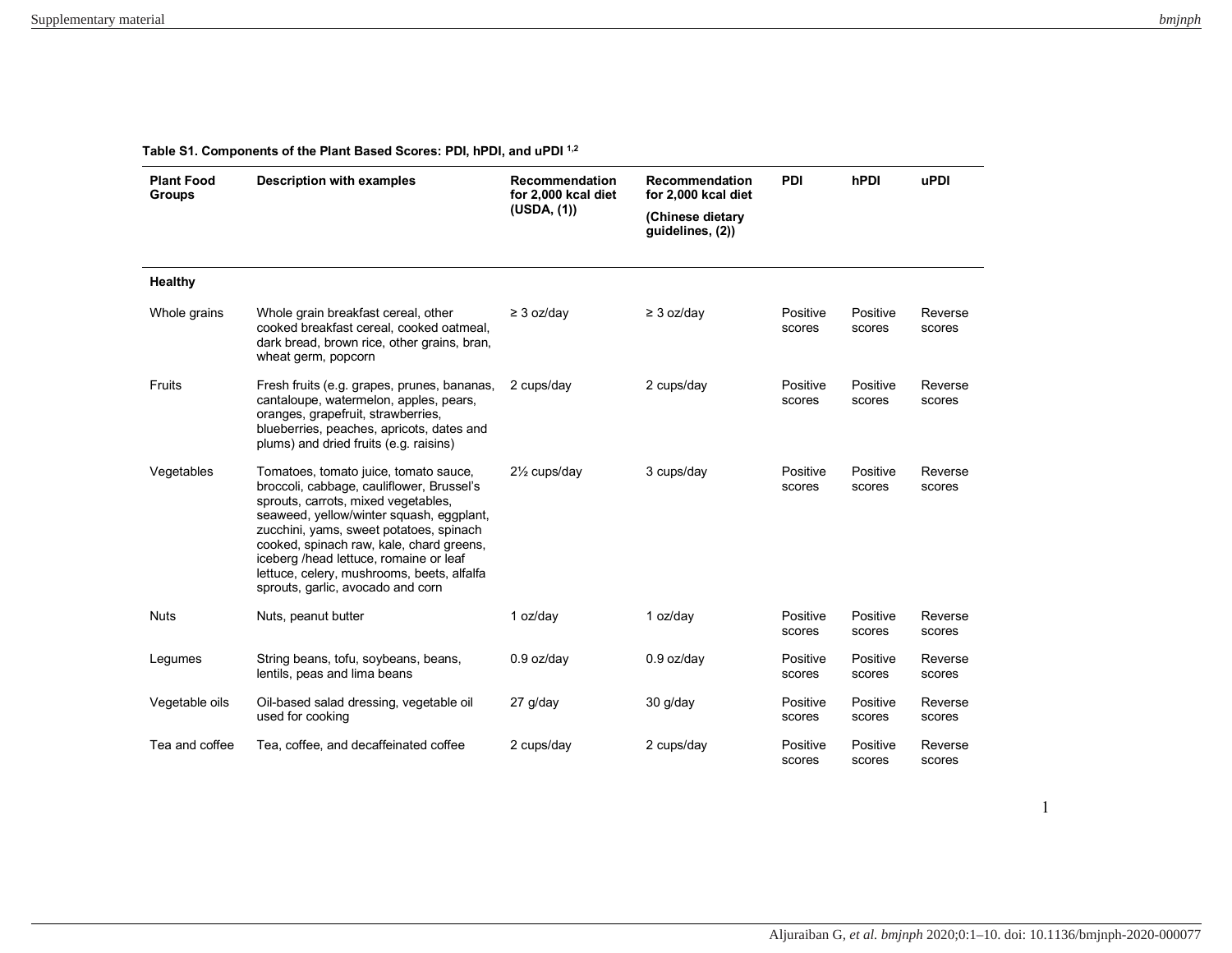## **Less healthy**

| Fruit juices                        | Apple juice, orange juice, grapefruit juice,<br>other fruit juices                                                                                                                                                                                                               | 223 gm/day       | $\leq$ 3 oz/day  | Positive<br>scores | Reverse<br>scores | Positive<br>scores |
|-------------------------------------|----------------------------------------------------------------------------------------------------------------------------------------------------------------------------------------------------------------------------------------------------------------------------------|------------------|------------------|--------------------|-------------------|--------------------|
| Refined grains                      | Refined grain breakfast cereal, white<br>bread, English muffins, bagels, rolls,<br>muffins, biscuits, white rice, pancakes,<br>waffles, crackers, and pasta                                                                                                                      | $\leq$ 85 gm/day | $\leq 90$ gm/day | Positive<br>scores | Reverse<br>scores | Positive<br>scores |
| Potatoes                            | French fries, baked and mashed potatoes,<br>potato and corn chips                                                                                                                                                                                                                | 90 gm/day        | 90 gm/day        | Positive<br>scores | Reverse<br>scores | Positive<br>scores |
| Sugar<br>sweetened<br>beverages     | Colas with caffeine and sugar, colas<br>without caffeine but with sugar, other<br>carbonated beverages with sugar,<br>noncarbonated fruit drinks with sugar                                                                                                                      | <1 cup/day       | <1 cup/day       | Positive<br>scores | Reverse<br>scores | Positive<br>scores |
| Sweets and<br>desserts              | Chocolates, candy bars, candy without<br>chocolate, cookies (home-baked and<br>ready-made), brownies, doughnuts, cake<br>(home-baked and ready-made), sweet roll<br>(home-baked and ready-made), pie<br>(home-baked and readymade), jams,<br>jellies, preserves, syrup and honey | $\leq$ 85 gm/day | $\leq 90$ gm/day | Positive<br>scores | Reverse<br>scores | Positive<br>scores |
| <b>Animal Food</b><br><b>Groups</b> |                                                                                                                                                                                                                                                                                  |                  |                  |                    |                   |                    |
| Dairy                               | Skim low fat milk, whole milk, cream, sour<br>cream, sherbet, ice cream, yogurt,<br>cottage and ricotta cheese, cream cheese,<br>other cheese                                                                                                                                    | 245 ml/day       | 3 cups/day       | Reverse<br>scores  | Reverse<br>scores | Reverse<br>scores  |
| Egg                                 | All fried, scrambled, omelettes, and boiled<br>eggs                                                                                                                                                                                                                              | 11 gm/day        | $0.4$ oz/day     | Reverse<br>scores  | Reverse<br>scores | Reverse<br>scores  |
| Fish and<br>seafood                 | Canned tuna, dark meat fish, other fish,<br>shrimp, lobster, scallops                                                                                                                                                                                                            | 105 gm/day       | 105 gm/day       | Reverse<br>scores  | Reverse<br>scores | Reverse<br>scores  |
| <b>Total meat</b>                   | Chicken and turkey with skin, chicken and<br>turkey without skin, bacon, hot dogs,                                                                                                                                                                                               | 105 gm/day       | 105 gm/day       | Reverse<br>scores  | Reverse<br>scores | Reverse<br>scores  |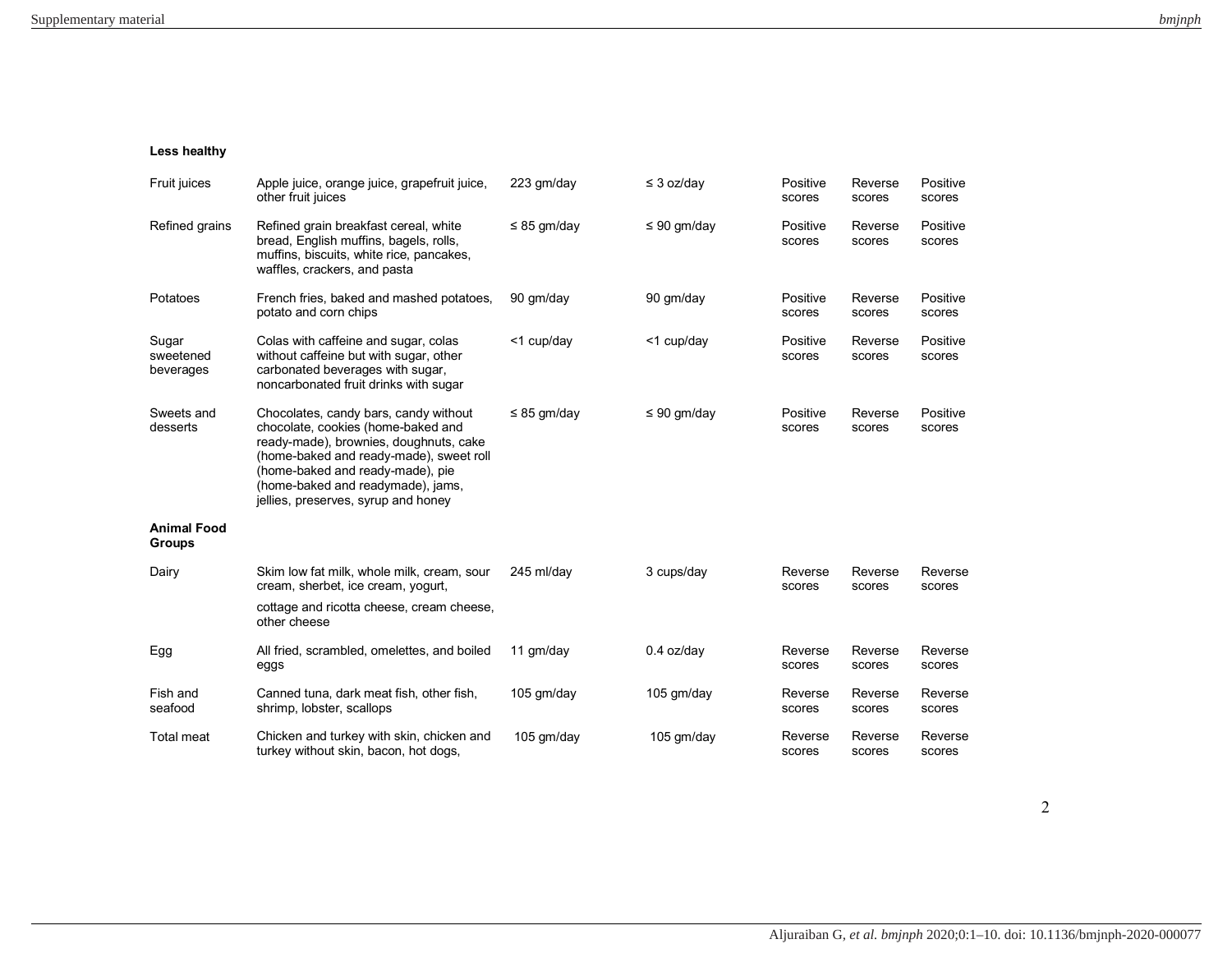|                                        | processed meats, liver, hamburger, beef-<br>pork-lamb mixed dish, beef-pork-lamb<br>main dish                                      |            |            |                   |                   |                   |
|----------------------------------------|------------------------------------------------------------------------------------------------------------------------------------|------------|------------|-------------------|-------------------|-------------------|
| Miscellaneous<br>animal-based<br>foods | Pizza, chowder/cream soup, added<br>butter/lard, mayonnaise and other creamy<br>salad dressing, soup, gravy, and salad<br>dressing | 105 gm/day | 105 gm/day | Reverse<br>scores | Reverse<br>scores | Reverse<br>scores |

<sup>1</sup> Plant Based Diet Score (PDI), healthy PDI (hPDI), unhealthy PDI (uPDI). <sup>2</sup> Participants with an intake equal or higher country than country-specific cut-offs for 12 food groups (fruits, vegetables, legumes, vegetable oils, tea/coffee, refined grains, potatoes, sweets/desserts, animal fat, eggs, total meat, and miscellaneous foods) were assigned a score of four. The remaining participants were divided into tertiles of intake. We divided the remaining six groups that were consumed in very low amounts (nuts, fish or shellfish, fruit juice, whole grains, dairy products, and sugar-sweetened beverages) as consumed (score = 1) or not consumed (score = 0).

## **References**

1. Us department of agriculture, us department of health and human services. *Scientific report of the 2015 dietary guidelines advisory committee: Advisory report to the secretary of health and human services and the secretary of agriculture.* Washington (dc): Us department of health and human services; 2015. [cited 2017 jan 9]. Available from: Https://health.Gov/dietaryguidelines/2015-scientific-report.

2. The food and agriculture organization of the united nations. 2016. Food-based dietary guidelines. China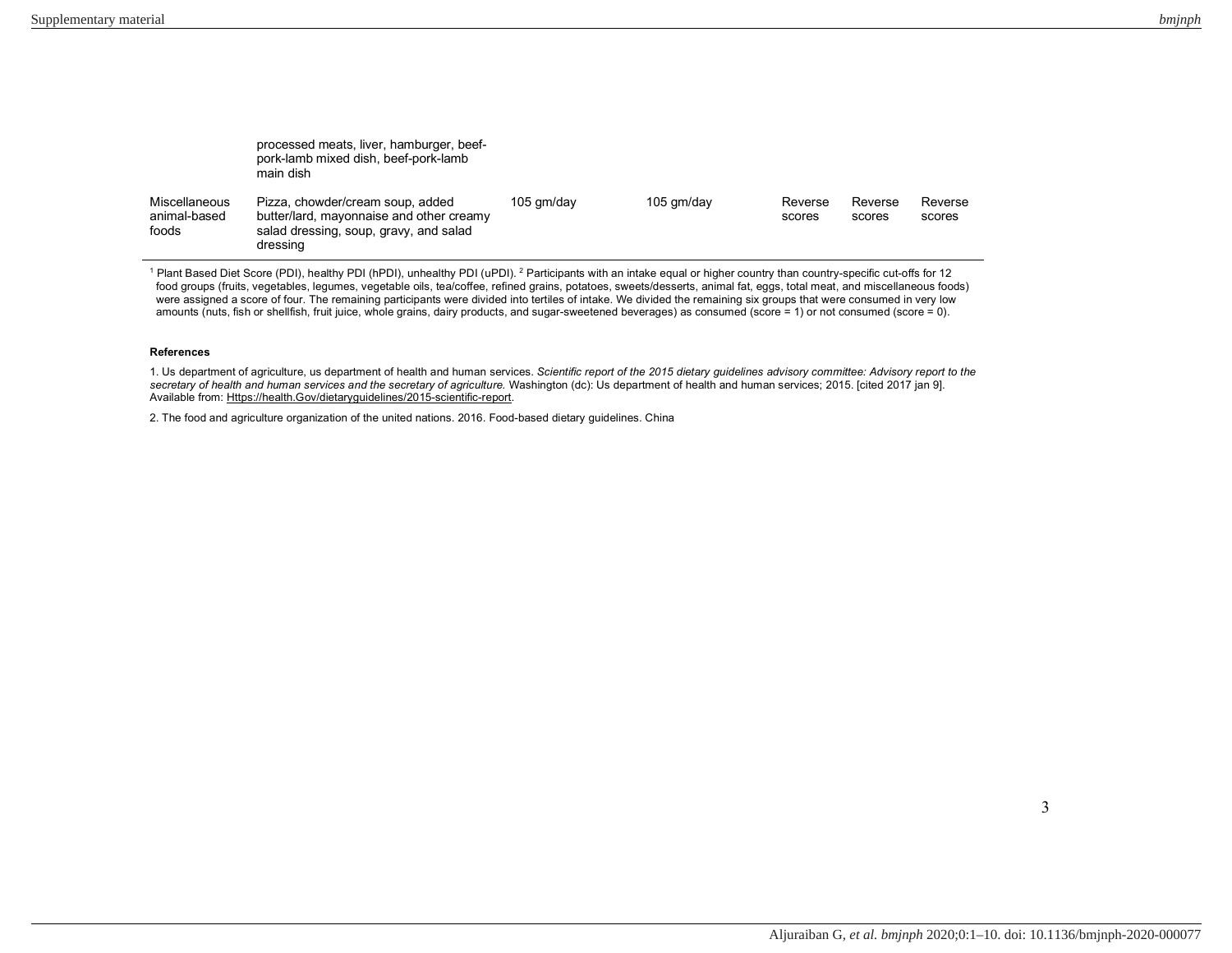|                                                                                              | <b>Quartile 1</b>              | <b>Quartile 2</b>    | <b>Quartile 3</b>    | <b>Quartile 4</b>    | P        |
|----------------------------------------------------------------------------------------------|--------------------------------|----------------------|----------------------|----------------------|----------|
| Variable                                                                                     | HEALTHY PLANT-BASED DIET INDEX |                      |                      |                      |          |
| N                                                                                            | 1233                           | 1046                 | 1258                 | 1143                 |          |
| Median hPDI                                                                                  | 25                             | 29                   | 31                   | 35                   |          |
| PDI                                                                                          | 26.1 (25.9, 26.3)              | 28.1 (27.9, 28.3)    | 29.6 (29.4, 29.8)    | 31.6 (31.4, 31.8)    | < 0.0001 |
| uPDI                                                                                         | 31.8 (31.6, 32.0)              | 30.3 (30.1, 30.5)    | 29.1 (28.9, 29.3)    | 27.1 (26.9, 27.4)    | < 0.0001 |
| Men $(\%)$                                                                                   | 53.5                           | 52.6                 | 51.4                 | 44.1                 |          |
| Current smokers (%)                                                                          | 30.0                           | 26.0                 | 23.2                 | 18.5                 |          |
| Taking dietary supplements (%)                                                               | 27.3                           | 30.2                 | 37.4                 | 44.1                 |          |
| History of cardiovascular disease or diabetes mellitus (%)                                   | 10.8                           | 11.4                 | 14.4                 | 13.5                 |          |
| Use of antihypertensive, cardiovascular disease or diabetes<br>medication (%)                | 29.5                           | 30.7                 | 29.9                 | 27.4                 |          |
| Family history of hypertension (%)                                                           | 51.4                           | 53.2                 | 57.3                 | 56.7                 |          |
| Adhering to special diet (%)                                                                 | 9.3                            | 11.8                 | 13.4                 | 19.3                 |          |
| Age $(y)$                                                                                    | 48.9 (48.5, 49.2)              | 48.6 (48.3, 49.0)    | 49.2 (48.9, 49.5)    | 49.9 (49.6, 50.3)    | < 0.0001 |
| Education (y)                                                                                | 12.0 (11.9, 12.2)              | 12.2 (12.0, 12.4)    | 12.4 (12.3, 12.5)    | 12.7 (12.5, 12.8)    | < 0.0001 |
| Engagement in moderate and heavy physical activity during work<br>and leisure time (hours/d) | 3.4(3.2, 3.6)                  | 3.6(3.4, 3.8)        | 3.5(3.3, 3.7)        | 3.4(3.2, 3.6)        | 0.27     |
| Systolic BP (mm Hg)                                                                          | 120.2 (119.3, 121.0)           | 119.8 (118.9, 120.6) | 118.4 (117.5, 119.2) | 117.7 (116.9, 118.6) | 0.0007   |
| Diastolic BP (mm Hg)                                                                         | 74.7 (74.2, 75.3)              | 74.2 (73.6, 74.8)    | 73.5 (72.9, 74.1)    | 73.3 (72.7, 73.8)    | 0.004    |
| BMI ( $kg/m2$ )                                                                              | 26.0 (26.7, 27.3)              | 26.7 (26.4, 27.0)    | 26.3 (26.0, 26.6)    | 25.7 (25.4, 26.0)    | < 0.0001 |
| Total energy intake (kcal/d)                                                                 | 2273 (2242, 2304)              | 2174 (2143, 2206)    | 2113 (2084, 2142)    | 2034 (2003, 2066)    | < 0.0001 |
| Urinary sodium (mmol/24-hour)                                                                | 183.8 (180.2, 187.4)           | 178.8 (173.1, 180.4) | 168.8 (165.5, 172.2) | 158.0 (156.4, 164.7) | 0.03     |
| Urinary potassium (mmol/24-hour)                                                             | 49.2 (48.1, 50.2)              | 51.3 (50.3, 52.4)    | 54.3 (53.3, 55.2)    | 58.7 (57.7, 59.8)    | < 0.0001 |
| Components of the Plant Based Scores (g/1000 kcal)                                           |                                |                      |                      |                      |          |
| Healthy                                                                                      |                                |                      |                      |                      |          |
| Whole grains                                                                                 | 5(4, 6)                        | 9(8, 10)             | 12 (11, 13)          | 18 (17, 19)          | < 0.0001 |
| Fruit                                                                                        | 31 (27, 35)                    | 53 (49, 56)          | 65 (62, 68)          | 90 (86, 94)          | < 0.0001 |
| Vegetables (excluding potatoes)                                                              | 131 (127, 136)                 | 154 (150, 159)       | 178 (174, 182)       | 222 (218, 227)       | < 0.0001 |
|                                                                                              |                                |                      |                      |                      | 4        |

## **Table S2. Characteristics of all INTERMAP participants by hPDI and uPDI, adjusted for age, gender and sample, n=4,680**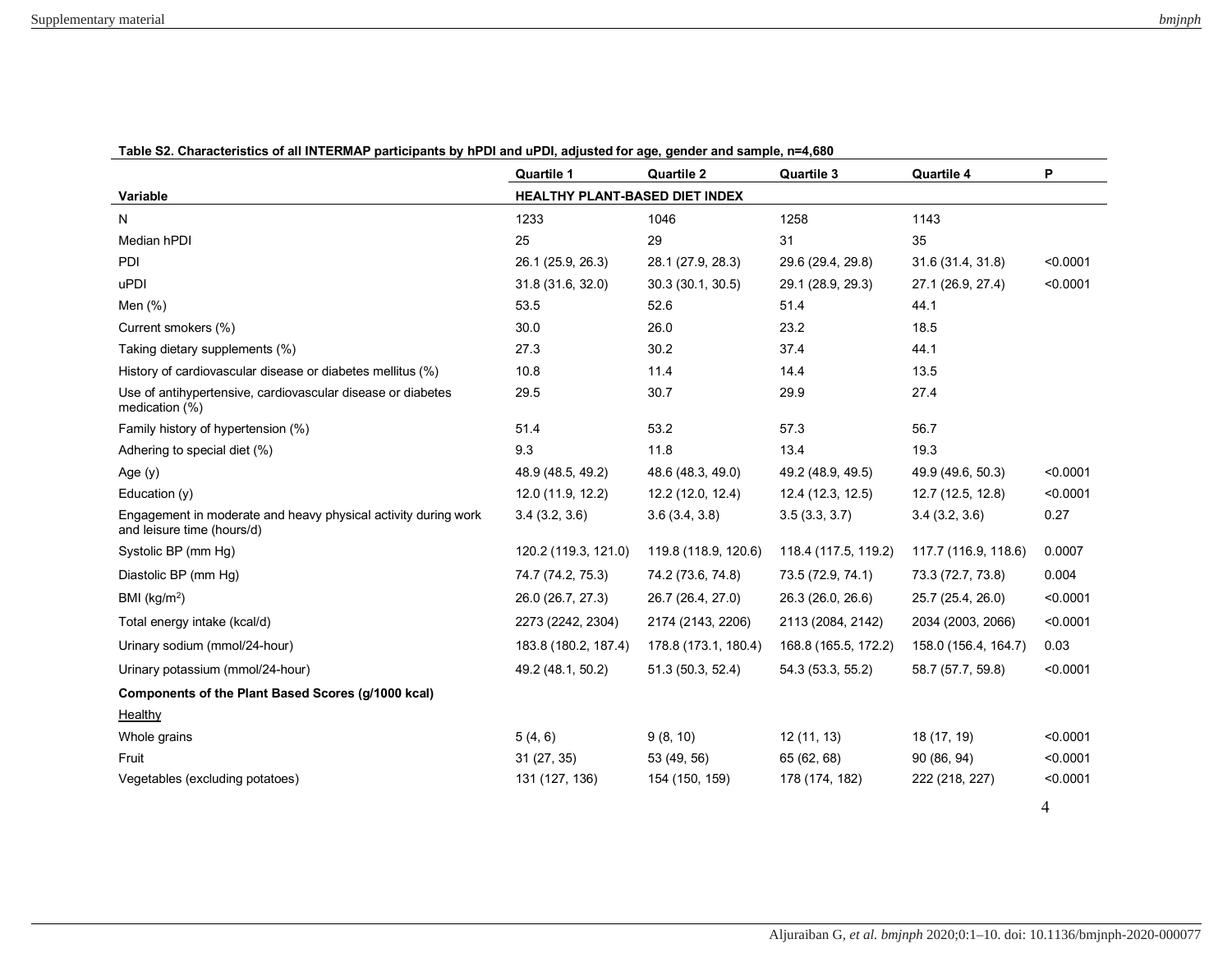| <b>Nuts</b>                      | 2(1, 2)           | 2(2, 2)                          | 2(2, 3)           | 3(2, 3)           | < 0.0001 |
|----------------------------------|-------------------|----------------------------------|-------------------|-------------------|----------|
| Legumes                          | 28 (26, 30)       | 34 (32, 36)                      | 40 (38, 42)       | 54 (52, 57)       | < 0.0001 |
| Vegetable oils                   | 5(5, 5)           | 7(7, 7)                          | 8(7, 8)           | 8(8, 9)           | < 0.0001 |
| Tea and coffee                   | 179 (166, 192)    | 219 (205, 232)                   | 260 (248, 272)    | 327 (314, 340)    | < 0.0001 |
| Less healthy                     |                   |                                  |                   |                   |          |
| Fruit juices                     | 25 (22, 28)       | 25 (22, 28)                      | 29 (27, 32)       | 24 (21, 27)       | 0.04     |
| Refined grains                   | 210 (205, 214)    | 187 (182, 192)                   | 188 (184, 192)    | 178 (173, 182)    | < 0.0001 |
| Potatoes                         | 31 (30, 33)       | 29 (27, 30)                      | 24 (23, 26)       | 19 (17, 20)       | < 0.0001 |
| Sugar sweetened beverages        | 92 (85, 98)       | 79 (73, 86)                      | 65 (59, 71)       | 49 (43, 59)       | < 0.0001 |
| Sweets and desserts              | 35 (34, 37)       | 33 (32, 35)                      | 29 (27, 30)       | 24 (22, 25)       | < 0.0001 |
| Animal Food Groups               |                   |                                  |                   |                   |          |
| Dairy                            | 65 (60, 69)       | 73 (68, 78)                      | 76 (72, 80)       | 91 (86, 95)       | < 0.0001 |
| Egg                              | 9(9, 10)          | 10(9, 10)                        | 8(8, 9)           | 7(6, 7)           | < 0.0001 |
| Fish and seafood                 | 16 (15, 17)       | 16 (15, 17)                      | 17 (16, 18)       | 20 (19, 21)       | < 0.0001 |
| Meat                             | 53 (52, 55)       | 48 (46, 49)                      | 43 (42, 44)       | 36 (34, 37)       | < 0.0001 |
| Animal fat                       | 4(4, 4)           | 3(2, 3)                          | 2(2, 2)           | 1(1, 2)           | < 0.0001 |
| Miscellaneous animal-based foods | 34 (32, 36)       | 32(31, 34)                       | 30(28, 31)        | 27 (25, 29)       | < 0.0001 |
| Nutrients (%)                    |                   |                                  |                   |                   |          |
| Total protein                    | 15 (15, 15)       | 15 (15, 15)                      | 15 (15, 15)       | 15(15, 16)        | < 0.0001 |
| Total carbohydrates              | 52 (51, 52)       | 53 (52, 53)                      | 53 (52, 53)       | 54 (53, 54)       | 0.0003   |
| Dietary fiber (g/1000 kcal)      | 8(8, 8)           | 9(9, 10)                         | 11(10, 11)        | 12(12,12)         | < 0.0001 |
| Total fat                        | 30(29, 30)        | 29 (29, 30)                      | 28 (28, 29)       | 27 (27, 28)       | < 0.0001 |
| Saturated fatty acids            | 10(10, 10)        | 9(9, 9)                          | 9(8, 9)           | 8(8, 8)           | < 0.0001 |
| Polyunsaturated fatty acids      | 6(6, 6)           | 7(6, 7)                          | 7(7, 7)           | 7(7, 7)           | < 0.0001 |
| Monounsaturated fatty acids      | 11(11, 11)        | 11(11, 11)                       | 10(10, 11)        | 10(10, 10)        | < 0.0001 |
| Alcohol intake (g/d)             | 10 (9, 12)        | 10 $(9, 11)$                     | 11 (10, 12)       | 11 (10, 12)       | 0.52     |
|                                  |                   | UNHEALTHY PLANT-BASED DIET INDEX |                   |                   |          |
| N                                | 1133              | 1073                             | 1297              | 1177              |          |
| Median uPDI                      | 23                | 29                               | 32                | 36                |          |
| PDI                              | 28.8 (28.6, 29.0) | 28.6 (28.4, 28.9)                | 28.9 (28.7, 29.1) | 29.0 (28.7, 29.2) | 0.20     |
|                                  |                   |                                  |                   |                   |          |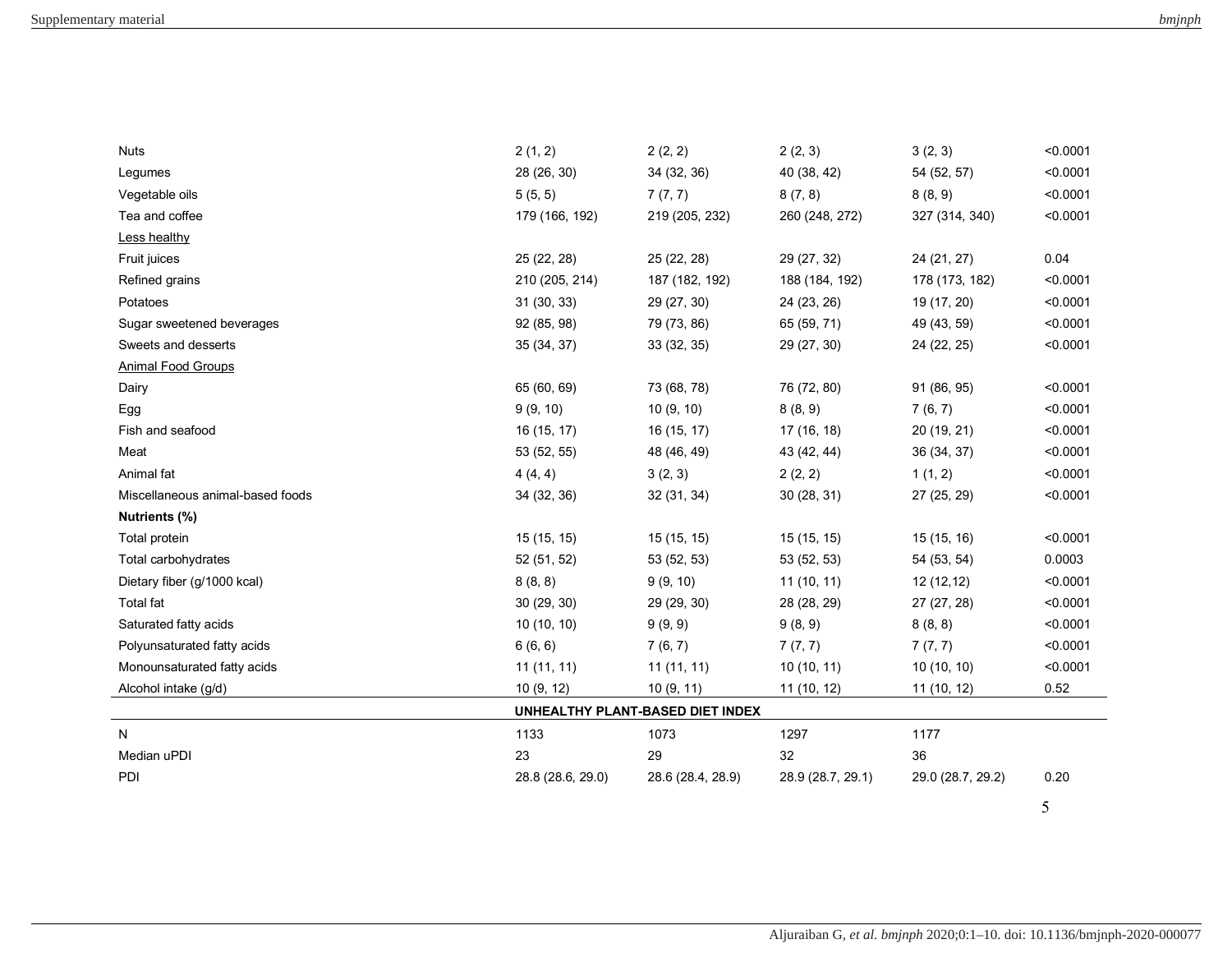| hPDI                                                                                         | 31.5 (31.3, 31.7)    | 29.6 (29.4, 29.8)    | 28.5 (28.3, 28.7)    | 26.9 (26.7, 27.1)    | < 0.0001 |
|----------------------------------------------------------------------------------------------|----------------------|----------------------|----------------------|----------------------|----------|
| Men (%)                                                                                      | 47.7                 | 50.3                 | 50.1                 | 53.4                 |          |
| Current smokers (%)                                                                          | 22.7                 | 22.8                 | 23.3                 | 25.7                 |          |
| Taking dietary supplements (%)                                                               | 30.9                 | 34.6                 | 37.0                 | 36.1                 |          |
| History of cardiovascular disease or diabetes mellitus (%)                                   | 12.6                 | 12.5                 | 13.7                 | 11.3                 |          |
| Use of antihypertensive, cardiovascular disease or diabetes<br>medication (%)                | 32.8                 | 30.4                 | 28.7                 | 26.9                 |          |
| Family history of hypertension (%)                                                           | 51.2                 | 56.0                 | 55.7                 | 55.7                 |          |
| Adhering to special diet (%)                                                                 | 16.2                 | 14.3                 | 12.6                 | 10.9                 |          |
| Age $(y)$                                                                                    | 49.9 (49.5, 50.2)    | 49.6 (49.3, 49.9)    | 48.9 (48.6, 49.2)    | 48.4 (48.1, 48.8)    | < 0.0001 |
| Education (y)                                                                                | 12.8 (12.6, 13.0)    | 12.3 (12.1, 12.4)    | 12.2 (12.0, 12.3)    | 12.1 (11.9, 12.2)    | < 0.0001 |
| Engagement in moderate and heavy physical activity during work<br>and leisure time (hours/d) | 3.4(3.3, 3.6)        | 3.4(3.2, 3.6)        | 3.4(3.3, 3.6)        | 3.6(3.4, 3.7)        | 0.64     |
| Systolic BP (mm Hg)                                                                          | 118.6 (117.6, 119.5) | 118.9 (118.0, 119.7) | 119.3 (118.5, 120.1) | 119.3 (118.4, 120.1) | 0.70     |
| Diastolic BP (mm Hg)                                                                         | 73.8 (73.1, 74.4)    | 74.0 (73.4, 74.5)    | 74.0 (73.5, 74.6)    | 74.0 (73.4, 74.6)    | 0.93     |
| BMI ( $kg/m2$ )                                                                              | 26.4 (26.1, 26.7)    | 26.3 (26.1, 26.6)    | 26.4 (26.1, 26.7)    | 26.5 (26.2, 26.8)    | 0.88     |
| Total energy intake (kcal/d)                                                                 | 2041 (2007, 2074)    | 2117 (2086, 2149)    | 2174 (2145, 2203)    | 2260 (2229, 2291)    | < 0.0001 |
| Alcohol intake (g/d)                                                                         | 10(9, 11)            | 10(9, 11)            | 10(9, 11)            | 12 (11, 13)          | 0.02     |
| Urinary sodium (mmol/24-hour)                                                                | 173.2 (169.6, 176.8) | 180.4 (177.1, 183.7) | 182.0 (178.5, 185.6) | 185.2 (181.4, 189.1) | 0.0002   |
| Urinary potassium (mmol/24-hour)                                                             | 58.3 (57.2, 59.4)    | 54.8 (53.8, 55.8)    | 52.7 (51.8, 53.7)    | 47.9 (46.9, 48.9)    | < 0.0001 |
| Components of the Plant Based Scores (g/1000 kcal)                                           |                      |                      |                      |                      |          |
| <b>Healthy</b>                                                                               |                      |                      |                      |                      |          |
| Whole grains                                                                                 | 15 (14, 16)          | 12 (11, 13)          | 9(8, 10)             | 8(7, 9)              | < 0.0001 |
| Fruit                                                                                        | 89 (85, 93)          | 59 (55, 62)          | 52 (48, 55)          | 40 (36, 43)          | < 0.0001 |
| Vegetables (excluding potatoes)                                                              | 215 (210, 220)       | 188 (183, 192)       | 161 (157, 165)       | 124 (120, 129)       | < 0.0001 |
| <b>Nuts</b>                                                                                  | 3(2, 3)              | 2(2, 2)              | 2(2, 2)              | 2(1, 2)              | 0.0007   |
| Legumes                                                                                      | 52 (49, 54)          | 45 (43, 47)          | 37 (35, 39)          | 23 (21, 25)          | < 0.0001 |
| Vegetable oils                                                                               | 10(10, 10)           | 8(7, 8)              | 6(6, 7)              | 4(4, 5)              | < 0.0001 |
| Tea and coffee                                                                               | 333 (319, 348)       | 274 (261, 287)       | 226 (214, 238)       | 155 (142, 168)       | < 0.0001 |
| <b>Less healthy</b>                                                                          |                      |                      |                      |                      |          |
| Fruit juices                                                                                 | 22 (19, 26)          | 25 (22, 28)          | 27 (24, 29)          | 29 (26, 32)          | 0.04     |
|                                                                                              |                      |                      |                      |                      | 6        |
|                                                                                              |                      |                      |                      |                      |          |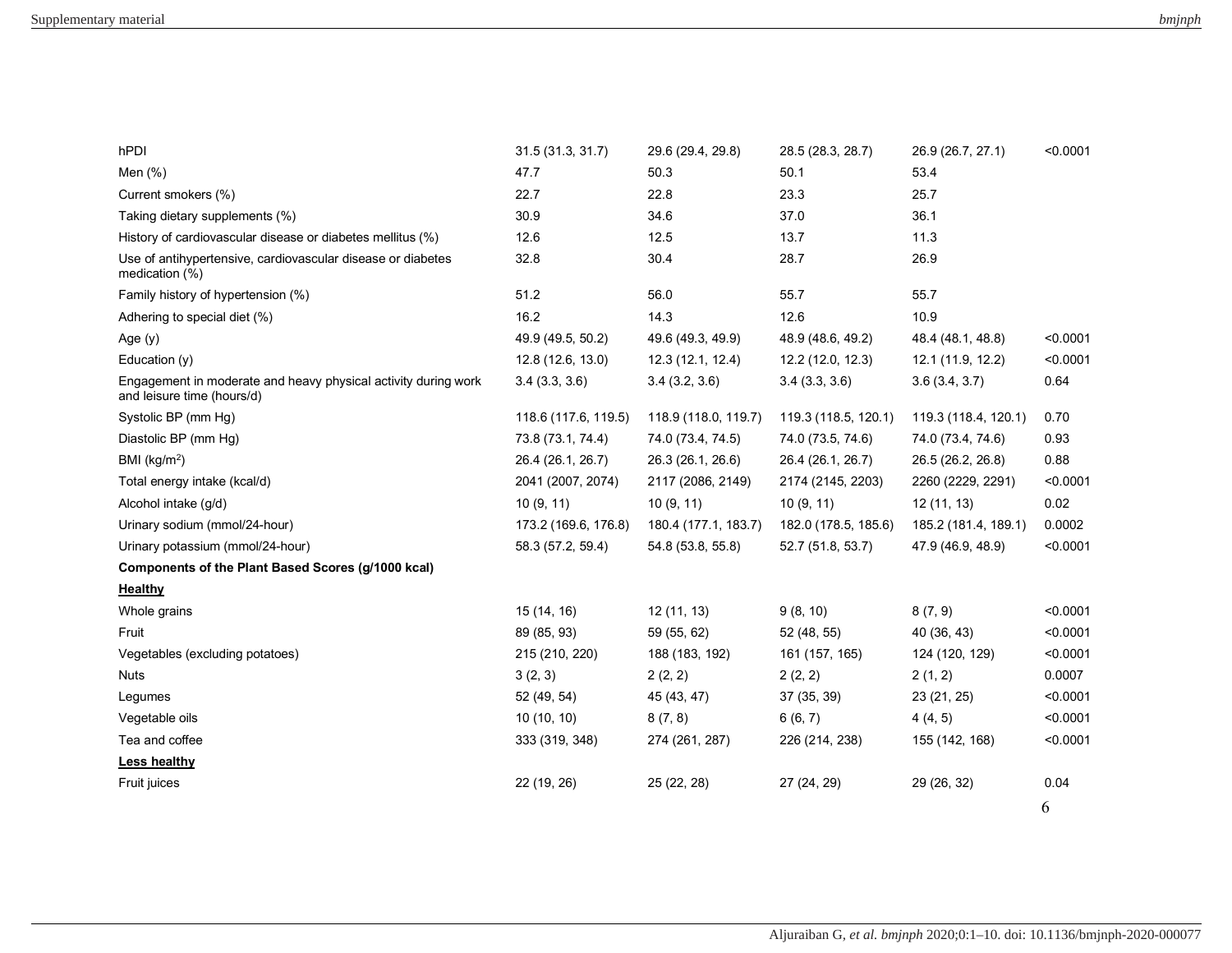| Refined grains                   | 158 (153, 163) | 194 (190, 199) | 204 (200, 209) | 206 (201, 210) | < 0.0001 |
|----------------------------------|----------------|----------------|----------------|----------------|----------|
| Potatoes                         | 22 (20, 24)    | 25 (23, 26)    | 28 (26, 29)    | 28 (27, 30)    | < 0.0001 |
| Sugar sweetened beverages        | 37 (30, 44)    | 57 (51, 63)    | 82 (76, 88)    | 106 (100, 113) | < 0.0001 |
| Sweets and desserts              | 20 (19, 22)    | 26 (25, 28)    | 33 (32, 35)    | 40 (39, 42)    | < 0.0001 |
| <b>Animal Food Groups</b>        |                |                |                |                |          |
| Dairy                            | 76 (71, 81)    | 75 (70, 79)    | 77 (73, 81)    | 75 (70, 79)    | 0.81     |
| Egg                              | 11 (10, 12)    | 9(9, 10)       | 8(7, 8)        | 6(5, 6)        | < 0.0001 |
| Fish and seafood                 | 20 (19, 21)    | 18 (17, 19)    | 17 (16, 18)    | 15 (14, 16)    | < 0.0001 |
| Meat                             | 54 (52, 55)    | 47 (46, 49)    | 42 (41, 44)    | 37 (36, 39)    | < 0.0001 |
| Animal fat                       | 1(1, 2)        | 2(2, 2)        | 3(3, 3)        | 4(4, 4)        | < 0.0001 |
| Miscellaneous animal-based foods | 18 (17, 20)    | 28 (27, 30)    | 35 (33, 36)    | 42 (40, 44)    | < 0.0001 |
| Nutrients (%)                    |                |                |                |                |          |
| Total protein                    | 17 (16, 17)    | 16 (15, 16)    | 15 (15, 15)    | 14 (13, 14)    | < 0.0001 |
| Total carbohydrates              | 49 (49, 50)    | 52 (52, 53)    | 54 (53, 54)    | 55 (55, 56)    | < 0.0001 |
| Dietary fiber (g/1000 kcal)      | 12 (11, 12)    | 10(10, 10)     | 10(10, 10)     | 9(8, 9)        | < 0.0001 |
| Total fat                        | 30 (30, 30)    | 29 (29, 29)    | 28 (28, 29)    | 28 (27, 28)    | < 0.0001 |
| Saturated fatty acids            | 9(9, 9)        | 9(9, 9)        | 9(9, 9)        | 9(9, 9)        | 0.99     |
| Polyunsaturated fatty acids      | 7(7, 7)        | 7(6, 7)        | 6(6, 7)        | 6(6, 6)        | < 0.0001 |
| Monounsaturated fatty acids      | 11(11, 11)     | 11 (10, 11)    | 10(10, 11)     | 10(10, 10)     | < 0.0001 |

<sup>1</sup> Plant Based Diet Score (PDI), healthy PDI (hPDI), unhealthy PDI (uPDI)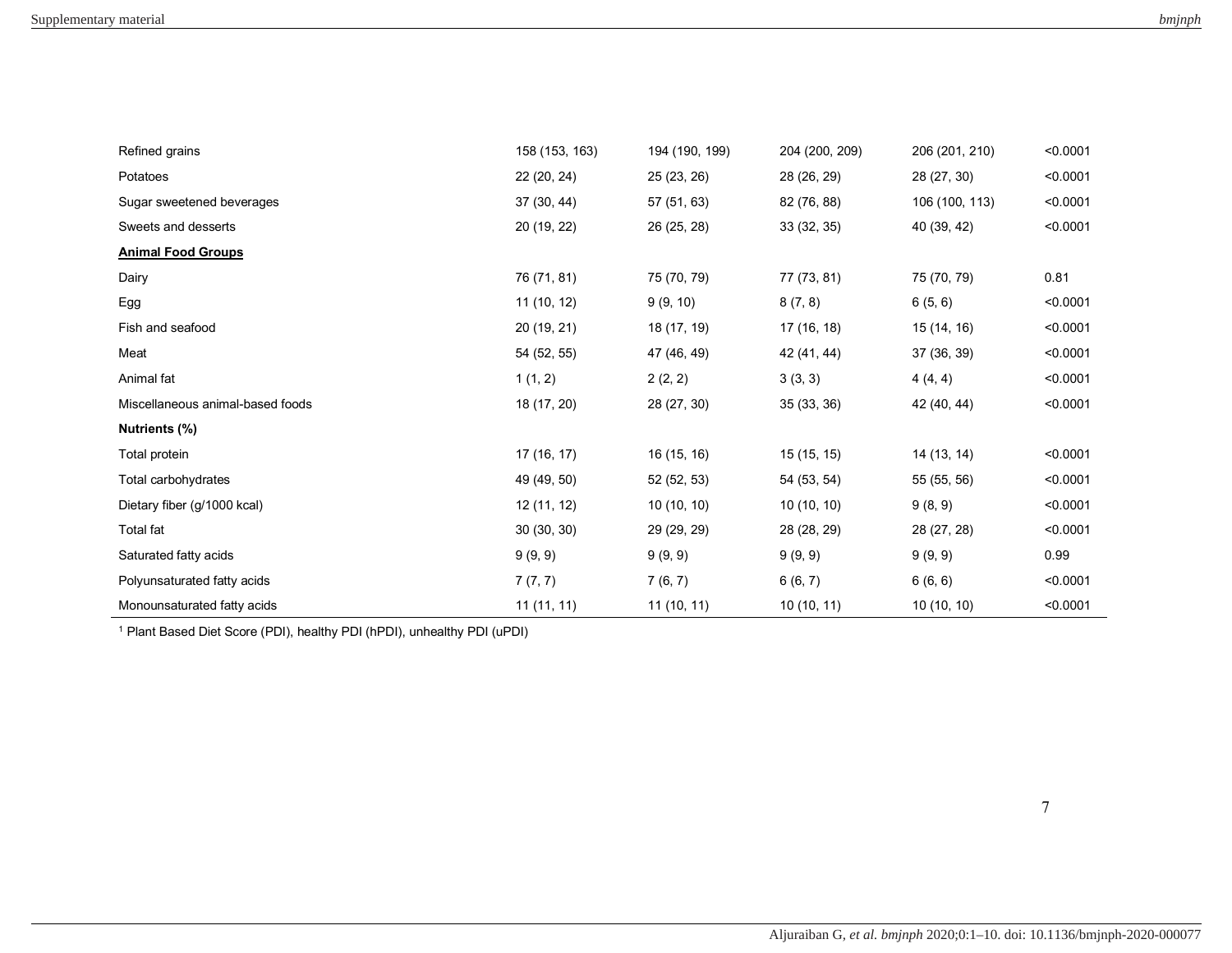|                                                                                                             | <b>Quartile 1</b>                     | <b>Quartile 2</b>                                                                               | <b>Quartile 3</b>    | Quartile 4                                      | P        |  |  |
|-------------------------------------------------------------------------------------------------------------|---------------------------------------|-------------------------------------------------------------------------------------------------|----------------------|-------------------------------------------------|----------|--|--|
| Variable                                                                                                    | <b>HEALTHY PLANT BASED DIET INDEX</b> |                                                                                                 |                      |                                                 |          |  |  |
| N                                                                                                           | 754                                   | 549                                                                                             | 750                  | 643                                             |          |  |  |
| <b>Median HPDI</b>                                                                                          | 27                                    | 29                                                                                              | 32                   | 35                                              |          |  |  |
| <b>PDI</b>                                                                                                  | 28.7 (28.5, 28.9)                     | 30.6 (30.3, 30.8)                                                                               | 31.9 (31.7, 32.1)    | 33.8 (33.5, 34.0)                               | < 0.0001 |  |  |
| <b>UPDI</b>                                                                                                 | 33.6 (33.4, 33.9)                     | 32.5 (32.2, 32.8)                                                                               | 31.2 (30.9, 31.5)    | 29.5 (29.2, 29.8)                               | < 0.0001 |  |  |
| Men $(\%)$                                                                                                  | 53.6                                  | 54.3                                                                                            | 49.2                 | 46.4                                            |          |  |  |
| Current smokers (%)                                                                                         | 20.2                                  | 15.3                                                                                            | 17.1                 | 14.3                                            |          |  |  |
| Taking dietary supplements (%)                                                                              | 41.9                                  | 46.3                                                                                            | 49.7                 | 59.1                                            |          |  |  |
| History of cardiovascular disease or diabetes mellitus (%)                                                  | 14.32                                 | 13.11                                                                                           | 15.87                | 15.24                                           |          |  |  |
| Use of antihypertensive, cardiovascular disease or diabetes 29.47<br>medication (%)                         |                                       | 30.7                                                                                            | 29.9                 | 27.4                                            |          |  |  |
| Family history of hypertension (%)                                                                          | 63.79                                 | 64.48                                                                                           | 65.33                | 63.45                                           |          |  |  |
| Adhering to special diet (%)                                                                                | 12.2                                  | 17.3                                                                                            | 19.33                | 27.22                                           |          |  |  |
| On vegetarian dietary pattern (%)                                                                           | 0                                     | 1.28                                                                                            | 0.93                 | 4.20                                            |          |  |  |
| Age $(y)$                                                                                                   | 48.9 (48.5, 49.3)                     | 48.9 (48.5, 49.4)                                                                               | 49.4 (49.0, 49.8)    | 49.4 (48.9, 49.8)                               | 0.18     |  |  |
| Education (y)                                                                                               | 14.3 (14.1, 14.5)                     | 14.4 (14.2, 14.6)                                                                               | 14.5 (14.4, 14.7)    | 14.9 (14.7, 15.1)                               | 0.0002   |  |  |
| Engagement in moderate and heavy physical activity during 3.0 (2.8, 3.2)<br>work and leisure time (hours/d) |                                       | 3.3(3.0, 3.5)                                                                                   | 3.0(2.8, 3.2)        | 2.9(2.7, 3.2)                                   | 0.20     |  |  |
| SBP (mm Hg)                                                                                                 |                                       | 120.33 (119.37, 121.30) 119.91 (118.78, 121.03)                                                 |                      | 118.38 (117.41, 119.34) 117.40 (116.35, 118.45) | 0.0002   |  |  |
| DBP (mm Hg)                                                                                                 | 75.10 (74.44, 75.75)                  | 74.80 (74.05, 75.57)                                                                            | 73.74 (73.09, 74.39) | 73.38 (72.67, 74.09)                            | 0.001    |  |  |
| BMI $(kg/m2)$                                                                                               | 29.25 (28.85, 29.65)                  | 29.05 (28.58, 29.52)                                                                            | 28.44 (28.05, 28.85) | 27.58 (27.14, 28.01)                            | < 0.0001 |  |  |
| Total energy intake (kcal/d)                                                                                | 2379 (2338, 2415)                     | 2252 (2205, 2300)                                                                               | 2186 (2145, 2226)    | 2069 (2024, 2113)                               | < 0.0001 |  |  |
| Alcohol intake (g/d)                                                                                        | 8(7, 9)                               | 8(7, 9)                                                                                         | 8(7, 9)              | 8(7, 10)                                        | 0.18     |  |  |
| Urinary sodium (mmol/24, hour)                                                                              |                                       | 162.08 (159.80, 165.37) 157.40 (155.56, 161.25) 156.43 (155.51, 160.14) 150.27 (148.30, 154.24) |                      |                                                 | < 0.001  |  |  |
| Urinary potassium (mmol/24, hour)                                                                           | 55.79 (54.45, 57.12)                  | 57.36 (55.79, 58.92)                                                                            | 60.77 (59.44, 62.11) | 64.66 (63.21, 66.11)                            | < 0.0001 |  |  |

**Table S3. Characteristics of Western participants by hPDI and uPDI, adjusted for age, gender and sample, n=2,696<sup>1</sup>**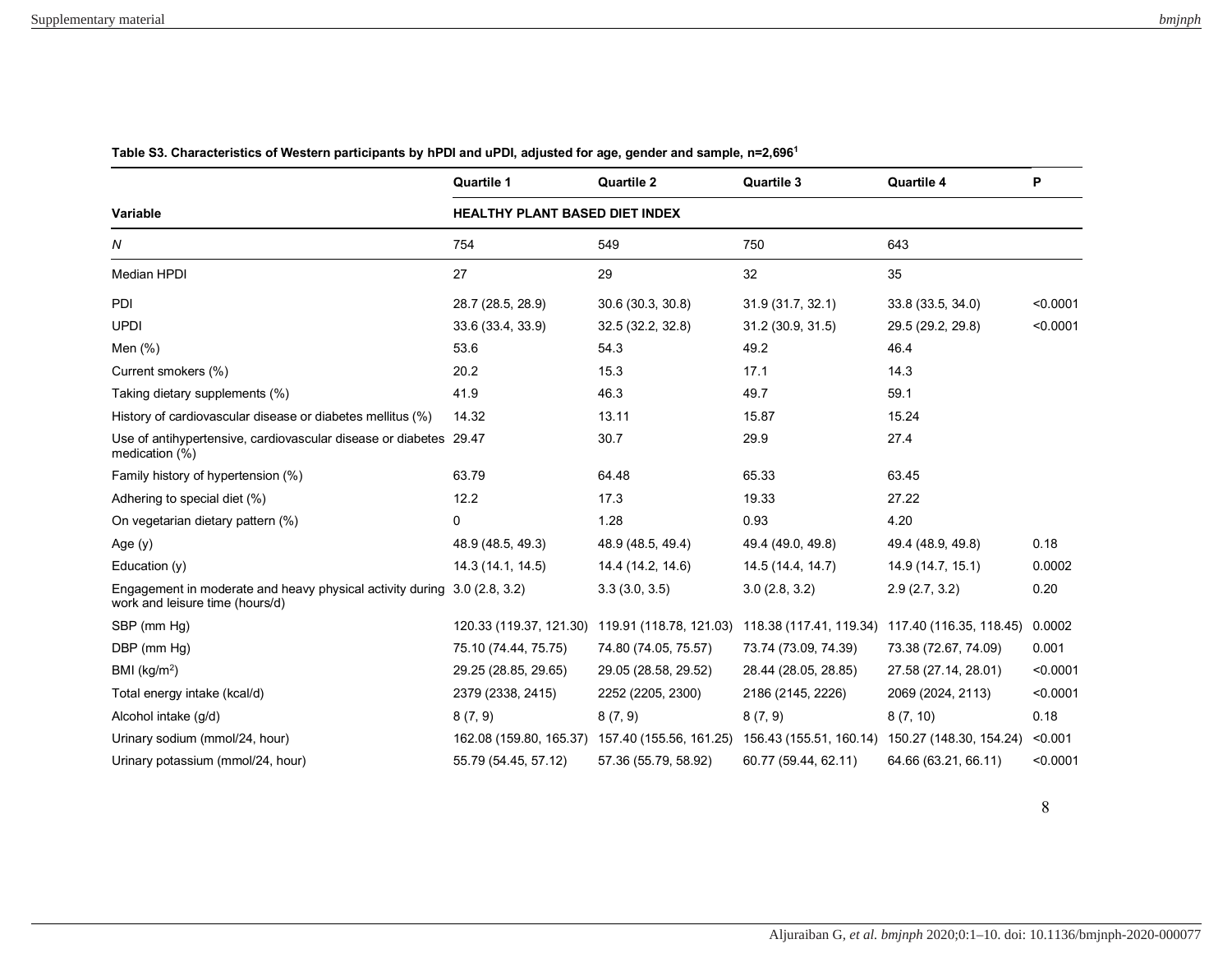## **Components of the Plant Based Scores (g/1000 kcal)**

| Healthy                          |                |                |                |                |          |
|----------------------------------|----------------|----------------|----------------|----------------|----------|
| Whole grains                     | 11(9, 12)      | 15 (14, 17)    | 19 (18, 21)    | 28 (26, 29)    | < 0.0001 |
| Fruit                            | 33 (28, 37)    | 51 (46, 56)    | 61 (57, 66)    | 89 (84, 94)    | < 0.0001 |
| Vegetables (excluding potatoes)  | 126 (121, 131) | 144 (138, 150) | 166 (160, 170) | 210 (205, 216) | < 0.0001 |
| <b>Nuts</b>                      | 1(1, 2)        | 2(1, 2)        | 3(2, 3)        | 3(3, 4)        | 0.0002   |
| Legumes                          | 10(8, 12)      | 15(13, 17)     | 20 (17, 21)    | 29 (27, 31)    | < 0.0001 |
| Vegetable oils                   | 6(5, 7)        | 7(6, 8)        | 7(7, 8)        | 9(8, 9)        | < 0.0001 |
| Tea and coffee                   | 221 (202, 239) | 274 (251, 295) | 322 (304, 341) | 382 (362, 403) | < 0.0001 |
| <b>Less healthy</b>              |                |                |                |                |          |
| Fruit juices                     | 52 (46, 57)    | 45 (41, 50)    | 44 (39, 50)    | 29 (25, 34)    | < 0.0001 |
| Refined grains                   | 69 (66, 72)    | 70 (67, 74)    | 68 (65, 71)    | 63 (60, 67)    | 0.02     |
| Potatoes                         | 39 (37, 41)    | 36 (34, 39)    | 31(29, 33)     | 24 (22, 26)    | < 0.0001 |
| Sugar sweetened beverages        | 138 (128, 147) | 124 (113, 135) | 108 (98, 118)  | 86 (76, 97)    | < 0.0001 |
| Sweets and desserts              | 42 (40, 43)    | 38 (37, 41)    | 33 (32, 35)    | 27 (26, 29)    | < 0.0001 |
| <b>Animal Food Groups</b>        |                |                |                |                |          |
| Animal fat                       | 5(4, 5)        | 3(3, 4)        | 3(2, 3)        | 2(1, 2)        | < 0.0001 |
| Dairy                            | 88 (82, 95)    | 103 (96, 110)  | 103 (97, 110)  | 115 (109, 123) | < 0.0001 |
| Egg                              | 5(4, 5)        | 4(3, 5)        | 4(4, 5)        | 3(2, 3)        | < 0.0001 |
| Fish and seafood                 | 7(6, 8)        | 8(7, 9)        | 8(7, 9)        | 9(8, 9)        | 0.82     |
| Meat                             | 68 (66, 70)    | 63 (60, 65)    | 58 (56, 61)    | 48 (46, 51)    | < 0.0001 |
| Miscellaneous animal based foods | 26 (22, 25)    | 21 (19, 23)    | 19 (18, 21)    | 17 (15, 19)    | < 0.0001 |
| Nutrients (%)                    |                |                |                |                |          |
| Total protein                    | 15 (15, 16)    | 16 (15, 16)    | 16 (15, 16)    | 16 (16, 16)    | 0.15     |
| Vegetable protein                | 5(5, 5)        | 5(5, 5)        | 6(5, 6)        | 6(6, 6)        | < 0.0001 |
| Animal protein                   | 11(11, 11)     | 10(10, 11)     | 10(9, 10)      | 9(9, 9)        | < 0.0001 |
| Total carbohydrates              | 47 (46, 47)    | 48 (47, 49)    | 49 (48, 49)    | 50 (50, 51)    | < 0.0001 |
| Dietary fiber (g/1000 kcal)      | 8(7, 8)        | 9(8, 9)        | 10 (10, 10)    | 12 (12, 12)    | < 0.0001 |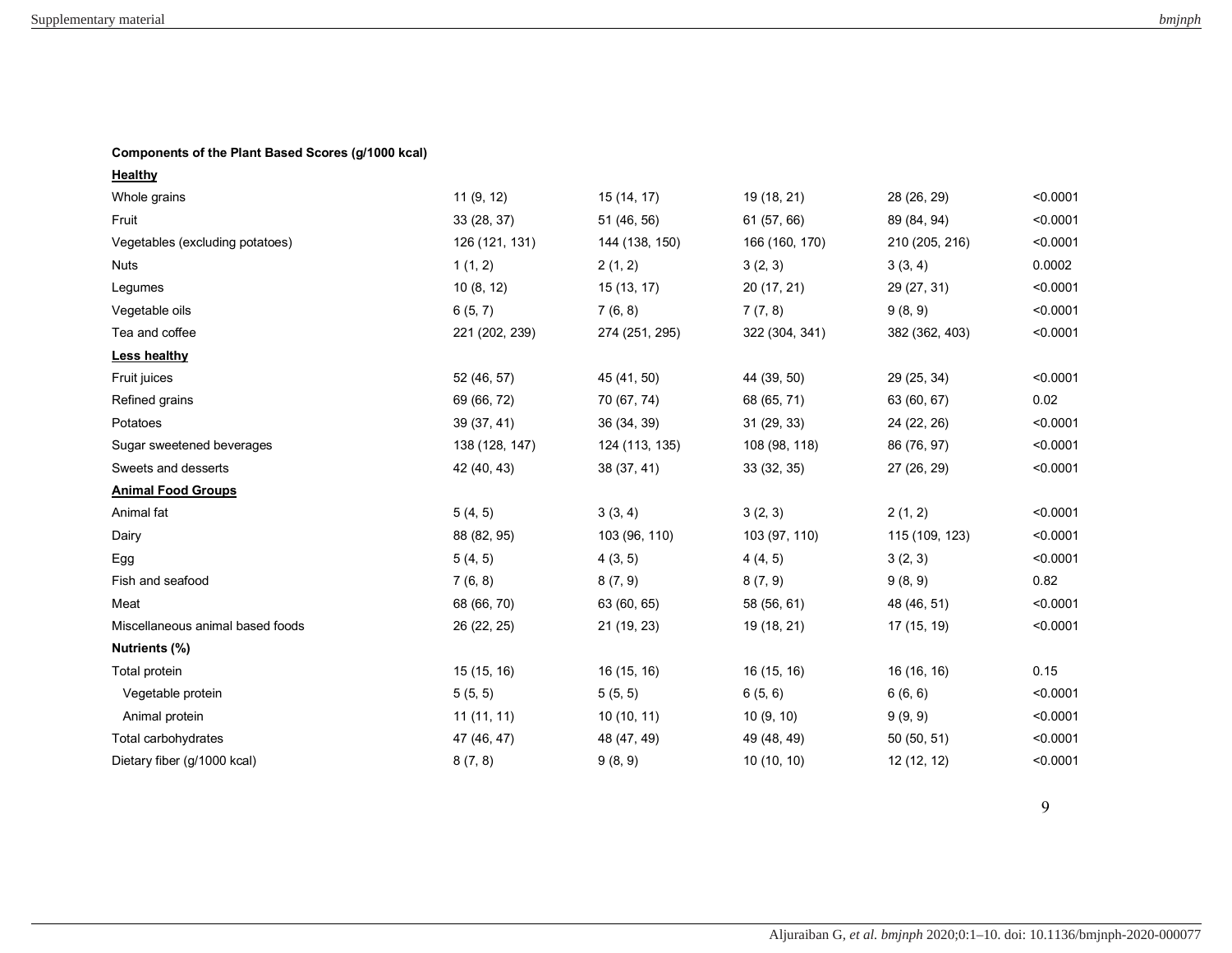|                   |                   |                                                 |                   | < 0.0001    |
|-------------------|-------------------|-------------------------------------------------|-------------------|-------------|
| 35 (34, 35)       | 33 (32, 34)       | 32 (32, 33)                                     | 31(30, 31)        | < 0.0001    |
| 12(12, 12)        | 11(11, 12)        | 11(11, 11)                                      | 10(10, 10)        | < 0.0001    |
| 7(6, 7)           | 7(7, 7)           | 7(7, 7)                                         | 7(6, 7)           | 0.05        |
| 12(12, 13)        | 12 (12, 12)       | 12(12, 12)                                      | 11(11, 12)        | < 0.0001    |
| 2.0(1.9, 2.0)     | 2.0(1.8, 2.0)     | 1.8(1.7, 1.8)                                   | 1.6(1.5, 1.7)     | < 0.0001    |
| 145 (142, 149)    | 134 (129, 138)    | 128 (124, 132)                                  | 108 (104, 112)    | < 0.0001    |
| 1321 (1198, 1445) | 1571 (1427, 1714) | 1841 (1718, 1964)                               | 2343 (2209, 2477) | < 0.0001    |
| 345 (336, 355)    | 364 (353, 374)    | 391 (382, 400)                                  | 419 (409, 429)    | < 0.0001    |
| 7(7, 7)           | 7(7, 7)           | 8(7, 8)                                         | 8(8, 9)           | < 0.0001    |
| 129 (127, 132)    | 142 (139, 144)    | 154 (151, 156)                                  | 174 (171,177)     | < 0.0001    |
| 571 (563, 580)    | 589 (579, 600)    | 615 (607, 623)                                  | 647 (637, 656)    | < 0.0001    |
| 1249 (1225, 1272) | 1351 (1323, 1378) | 1442 (1419, 1466)                               | 1612 (1587, 1638) | < 0.0001    |
| 217 (201, 234)    | 214 (195, 233)    | 215 (199, 232)                                  | 213 (195, 231)    | 0.99        |
| 55.6 (54, 57)     | 57 (55, 59)       | 57 (55, 59)                                     | 58 (56, 60)       | 0.22        |
| 4(4, 4)           | 4(4, 5)           | 5(4, 5)                                         | 5(5, 6)           | < 0.0001    |
| 2930 (2715, 3145) | 3336 (3085, 3587) | 3791 (3577, 4006)                               | 4623 (4387, 4856) | < 0.0001    |
| 42 (39, 44)       | 47 (44, 50)       | 54 (51, 56)                                     | 63 (60, 65)       | < 0.0001    |
| 3.5(3.4, 3.6)     | 3.5(3.4, 3.6)     | 3.6(3.5, 3.6)                                   | 3.5(3.4, 3.6)     | 0.66        |
| 45 (44, 46)       | 44 (43, 46)       | 44 (43, 45)                                     | 43 (42, 44)       | 0.07        |
|                   |                   |                                                 |                   |             |
| 597               | 655               | 715                                             | 729               |             |
| 27                | 30                | 33                                              | 36                |             |
| 31 (30, 31)       | 31(30, 31)        | 31 (31, 32)                                     | 31(31, 32)        | 0.12        |
| 33.1 (32.8, 33.4) | 31.3 (31.1, 31.6) | 30.1 (29.9, 30.4)                               | 29.1 (28.8, 29.3) | < 0.0001    |
| 45.6              | 53.4              | 51.3                                            | 52.1              |             |
| 14.2              | 15.6              | 18.6                                            | 18.7              |             |
| 54.6              | 48.7              | 49.8                                            | 44.2              |             |
|                   | 22 (22, 22)       | 23 (23, 24)<br>UNHEALTHY PLANT BASED DIET INDEX | 24 (23, 24)       | 26 (24, 25) |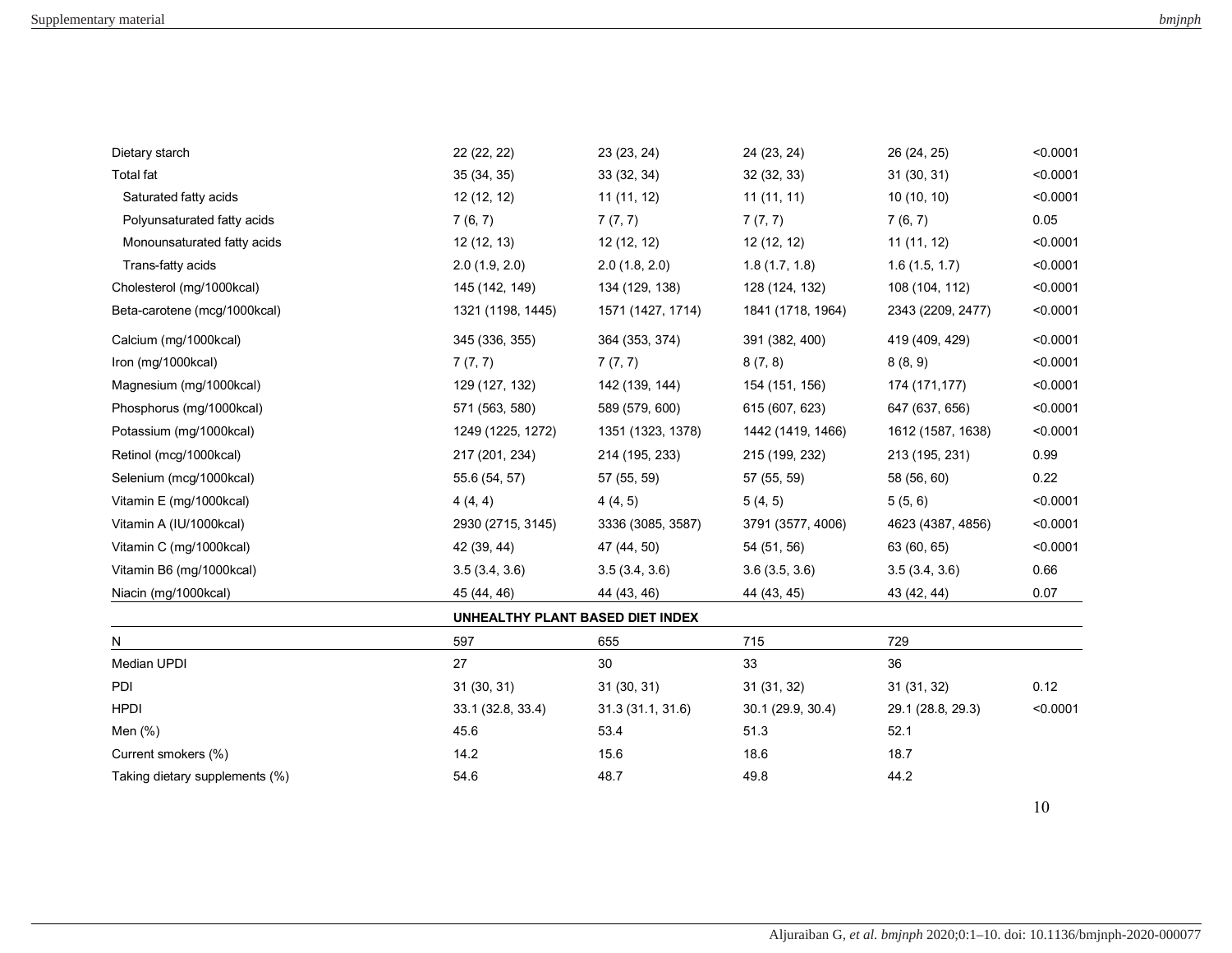| History of cardiovascular disease or diabetes mellitus (%)                                   | 18.1                    | 13.3                                            | 14.7                 | 13.3                                            |          |
|----------------------------------------------------------------------------------------------|-------------------------|-------------------------------------------------|----------------------|-------------------------------------------------|----------|
| Use of antihypertensive, cardiovascular disease or diabetes 32.8<br>medication (%)           |                         | 30.4                                            | 28.7                 | 26.9                                            |          |
| Family history of hypertension (%)                                                           | 65.2                    | 65.3                                            | 63.5                 | 63.4                                            |          |
| Adhering to special diet (%)                                                                 | 26.0                    | 18.9                                            | 18.0                 | 13.5                                            |          |
| Adhering to vegetarian dietary pattern (%)                                                   | 2.2                     | 1.8                                             | 1.1                  | 1.1                                             |          |
| Age $(y)$                                                                                    | 50.1 (49.6, 50.5)       | 49.5 (49.0, 49.9)                               | 48.7 (48.3, 49.1)    | 48.5 (48.1, 48.9)                               | < 0.0001 |
| Education $(y)$                                                                              | 14.8 (14.6, 15.1)       | 14.5 (14.3, 14.7)                               | 14.4 (14.2, 14.6)    | 14.4 (14.2, 14.6)                               | 0.003    |
| Engagement in moderate and heavy physical activity during<br>work and leisure time (hours/d) | 3.1(2.9, 3.3)           | 2.9(2.8, 3.2)                                   | 2.9(2.7, 3.1)        | 3.2(2.9, 3.4)                                   | 0.18     |
| SBP (mm Hg)                                                                                  |                         | 117.24 (116.17, 118.30) 118.91 (117.89, 118.94) |                      | 120.40 (119.93, 121.36) 121.43 (120.36, 122.02) | < 0.05   |
| DBP (mm Hg)                                                                                  | 73.66 (72.94, 74.37)    | 74.30 (73.61, 74.99)                            | 74.74 (74.09, 75.40) | 74.23 (73.51, 74.95)                            | 0.19     |
| BMI ( $kg/m2$ )                                                                              | 27.20 (26.86, 28.14)    | 27.31 (26.93, 28.39)                            | 28.78 (28.38, 29.18) | 29.85 (29.01, 30.30)                            | < 0.05   |
| Total energy intake (kcal/d)                                                                 | 2077 (2031, 2123)       | 2197 (2153, 2241)                               | 2250 (2208, 2292)    | 2350 (2308, 2392)                               | < 0.0001 |
| Alcohol intake (g/d)                                                                         | 7(6, 8)                 | 8(7, 9)                                         | 9(8, 10)             | 10(9, 11)                                       | 0.002    |
| Urinary sodium (mmol/24, hour)                                                               | 148.89 (144.62, 153.15) | 158.92 (155.07, 162.78)                         |                      | 161.85 (157.76, 165.94) 164.35 (160.12, 168.58) | < 0.0001 |
| Urinary potassium (mmol/24, hour)                                                            | 64.87 (63.43, 66.32)    | 61.63 (60.23, 63.04)                            | 58.89 (57.57, 60.21) | 54.87 (52.84, 55.59)                            | < 0.0001 |
| Components of the Plant Based Scores (g/1000 kcal)                                           |                         |                                                 |                      |                                                 |          |
| <b>Healthy</b>                                                                               |                         |                                                 |                      |                                                 |          |
| Whole grains                                                                                 | 23 (22, 25)             | 19 (18, 21)                                     | 16 (15, 18)          | 14 (13, 16)                                     | < 0.0001 |
| Fruit                                                                                        | 83 (78, 88)             | 58 (53, 63)                                     | 52 (47, 56)          | 42 (38, 47)                                     | < 0.0001 |
| Vegetables (excluding potatoes)                                                              | 212 (207, 218)          | 176 (171, 182)                                  | 148 (144, 153)       | 116 (112, 122)                                  | < 0.0001 |
| <b>Nuts</b>                                                                                  | 3(3, 4)                 | 2(2, 3)                                         | 2(2, 2)              | 1(1, 2)                                         | < 0.0001 |
| Legumes                                                                                      | 29 (26, 31)             | 21 (19, 23)                                     | 18 (16, 19)          | 9(7, 11)                                        | < 0.0001 |
| Vegetable oils                                                                               | 10(9, 11)               | 8(8, 9)                                         | 7(6, 7)              | 4(4, 5)                                         | < 0.0001 |
| Tea and coffee                                                                               | 384 (363, 404)          | 328 (309, 348)                                  | 274 (256, 293)       | 208 (187, 228)                                  | < 0.0001 |
| Less healthy                                                                                 |                         |                                                 |                      |                                                 |          |
| Fruit juices                                                                                 | 37 (32, 43)             | 42 (37, 47)                                     | 43 (39, 48)          | 46 (41, 50)                                     | 0.16     |
| Refined grains                                                                               | 63 (60, 67)             | 66 (63, 69)                                     | 68 (65, 71)          | 71 (68, 75)                                     | 0.002    |
|                                                                                              |                         |                                                 |                      |                                                 | 11       |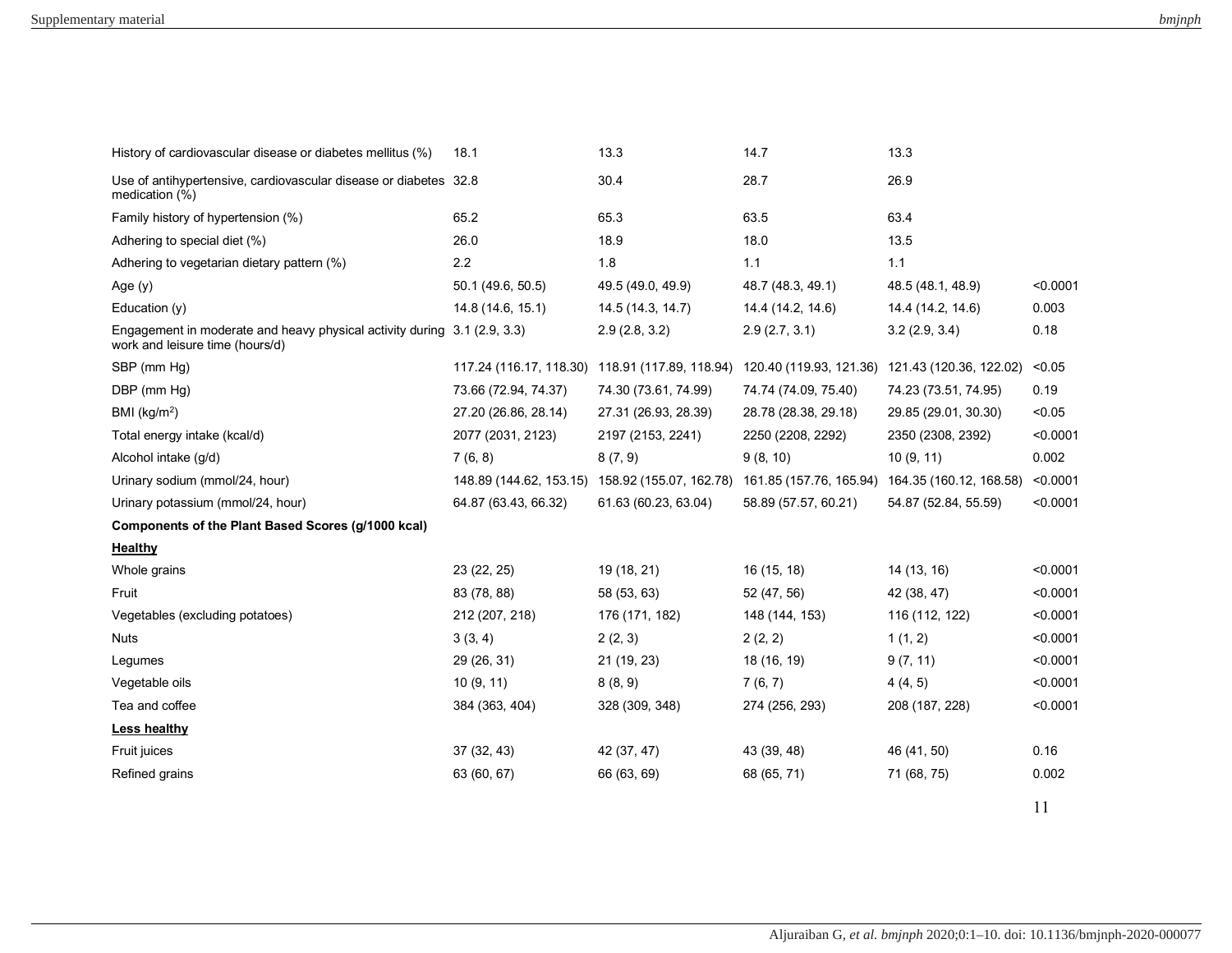| Potatoes                         | 28 (26, 31)       | 33 (30, 35)       | 34 (32, 37)       | 34 (32, 37)       | 0.0005   |
|----------------------------------|-------------------|-------------------|-------------------|-------------------|----------|
| Sugar sweetened beverages        | 72 (62, 82)       | 94 (84, 104)      | 124 (115, 136)    | 158 (148 168)     | < 0.0001 |
| Sweets and desserts              | 24 (22, 26)       | 34 (32, 36)       | 40 (38, 41)       | 44 (42, 46)       | < 0.0001 |
| <b>Animal Food Groups</b>        |                   |                   |                   |                   |          |
| Animal fat                       | 2(1, 2)           | 3(3, 3)           | 4(4, 5)           | 5(4, 5)           | < 0.0001 |
| Dairy                            | 101 (94, 108)     | 99 (93, 106)      | 102 (96, 108)     | 105 (99,112)      | 0.66     |
| Egg                              | 3(2, 3)           | 5(4, 5)           | 3(3, 4)           | 5(5, 6)           | < 0.0001 |
| Fish and seafood                 | 12 (11, 13)       | 8(7, 9)           | 8(7, 9)           | 5(4, 6)           | < 0.0001 |
| Meat                             | 55 (53, 57)       | 57 (55, 59)       | 61 (59, 63)       | 64 (62, 66)       | < 0.0001 |
| Miscellaneous animal based foods | 13 (11, 15)       | 18 (16, 20)       | 22 (20, 24)       | 29 (27, 31)       | < 0.0001 |
| Nutrients (%)                    |                   |                   |                   |                   |          |
| Total protein                    | 17 (17, 17)       | 16 (16, 16)       | 15 (15, 15)       | 14 (14, 14)       | < 0.0001 |
| Vegetable protein                | 6(5, 6)           | 5(5, 6)           | 5(5, 5)           | 5(5, 5)           | < 0.0001 |
| Animal protein                   | 9(9, 10)          | 9(8, 9)           | 10(10, 11)        | 11 (11, 12)       | < 0.0001 |
| Total carbohydrates              | 46 (46, 47)       | 48 (47, 48)       | 49 (48, 49)       | 51 (50, 51)       | < 0.0001 |
| Dietary fiber (g/1000 kcal)      | 12 (11, 12)       | 10(10, 10)        | 9(9, 9)           | 8(8, 8)           | < 0.0001 |
| Dietary starch                   | 23 (22, 24)       | 23 (23, 24)       | 24 (23, 24)       | 23 (22, 24)       | 0.54     |
| Total fat                        | 33 (32, 33)       | 33 (33, 34)       | 33 (32, 33)       | 33 (32, 33)       | 0.39     |
| Saturated fatty acids            | 10(10, 11)        | 11(11, 11)        | 11(11, 11)        | 11(11, 11)        | 0.003    |
| Polyunsaturated fatty acids      | 7(7, 7)           | 7(7, 7)           | 7(7, 7)           | 6(6, 7)           | < 0.0001 |
| Monounsaturated fatty acids      | 12 (12, 12)       | 12 (12, 12)       | 12 (12, 12)       | 12 (12, 12)       | 0.25     |
| Trans-fatty acids                | 1.6(1.5, 1.7)     | 1.8(1.7, 1.9)     | 1.9(1.8, 1.9)     | 2.0(1.9, 2.0)     | < 0.0001 |
| Cholesterol (mg/1000kcal)        | 141 (137, 146)    | 132 (128, 137)    | 126 (122, 130)    | 118 (114, 122)    | < 0.0001 |
| Beta-carotene (mcg/1000kcal)     | 2331 (2191, 2470) | 1885 (1753, 2017) | 1654 (1528, 1780) | 1277 (1150, 1403) | < 0.0001 |
| Calcium (mg/1000kcal)            | 398 (387, 409)    | 380 (370, 390)    | 374 (364, 384)    | 366 (356, 376)    | 0.0002   |
| Iron (mg/1000kcal)               | 8(7, 8)           | 7(7, 8)           | 7(7, 8)           | 7(6, 7)           | < 0.0001 |
| Magnesium (mg/1000kcal)          | 168 (166, 171)    | 154 (151, 157)    | 145 (142, 148)    | 132 (130, 135)    | < 0.0001 |
| Phosphorus (mg/1000kcal)         | 656 (646, 666)    | 616 (607, 625)    | 590 (581, 599)    | 567 (558, 576)    | < 0.0001 |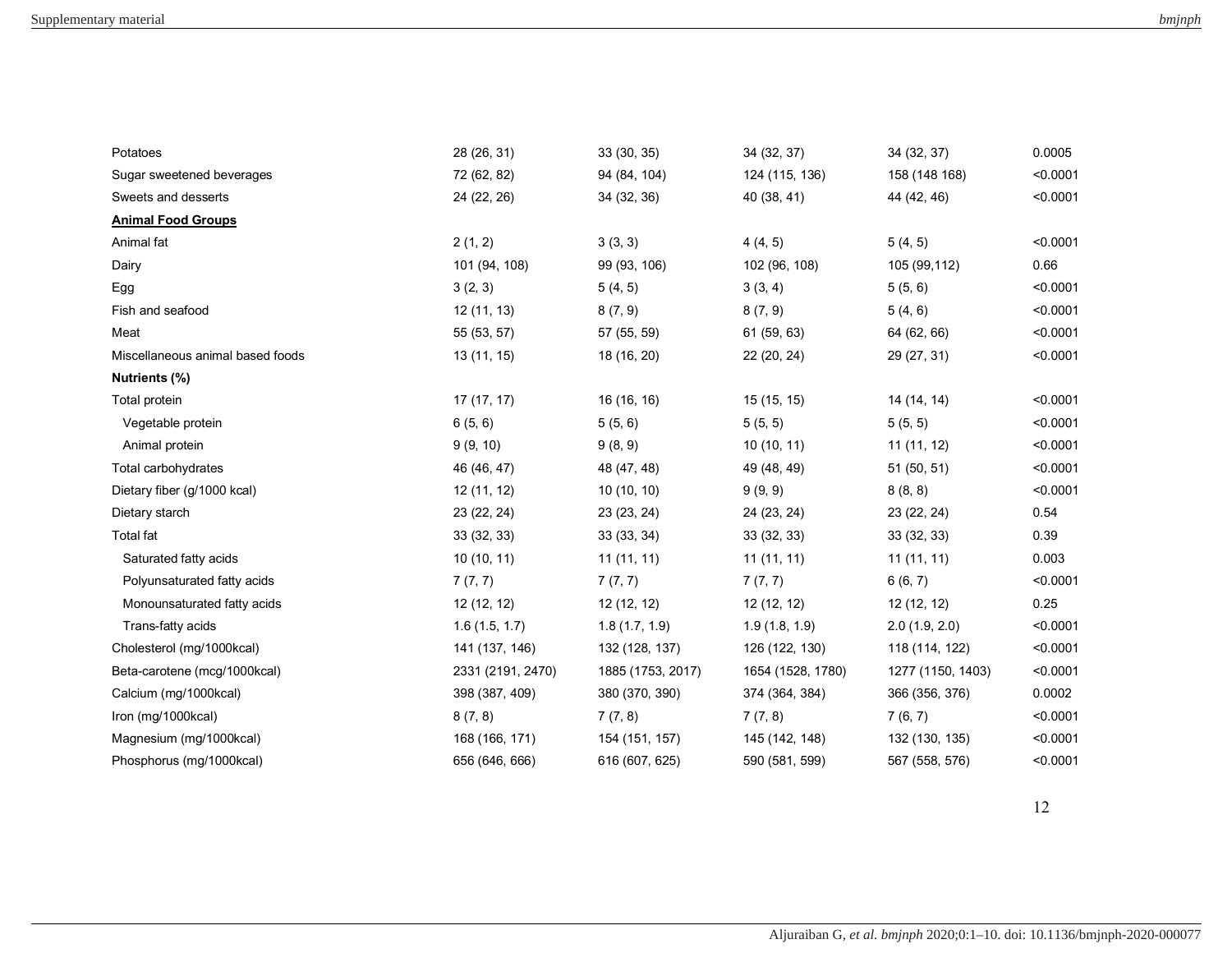| Potassium (mg/1000kcal)  | 1636 (1609, 1662) | 1465 (1440, 1490) | 1356 (1332, 1380) | 1225 (1201, 1248) | < 0.0001 |
|--------------------------|-------------------|-------------------|-------------------|-------------------|----------|
| Retinol (mcg/1000kcal)   | 199 (180, 217)    | 222 (204, 240)    | 218 (201, 234)    | 219 (202, 236)    | 0.27     |
| Selenium (mcg/1000kcal)  | 62 (60, 64)       | 58 (56, 60)       | 55 (53, 57)       | 54 (52, 56)       | < 0.0001 |
| Vitamin E (mg/1000kcal)  | 5(5, 5)           | 5(4, 5)           | 4(4, 5)           | 4(4, 4)           | < 0.0001 |
| Vitamin A (IU/1000kcal)  | 4553 (4309, 4797) | 3888 (3658, 4119) | 3487 (3267, 3707) | 2862 (2641, 3084) | < 0.0001 |
| Vitamin C (mg/1000kcal)  | 62(59, 65)        | 52 (49, 55)       | 47 (54, 50)       | 44 (42, 47)       | < 0.0001 |
| Vitamin B6 (mg/1000kcal) | 3.6(3.5, 3.7)     | 3.6(3.5, 3.7)     | 3.5(3.4, 3.6)     | 3.4(3.3, 3.5)     | 0.007    |
| Niacin (mg/1000kcal)     | 45 (44, 47)       | 45 (44, 46)       | 43 (42, 44)       | 43 (42, 44)       | 0.01     |

<sup>1</sup> Plant Based Diet Score (PDI), healthy PDI (hPDI), unhealthy PDI (uPDI)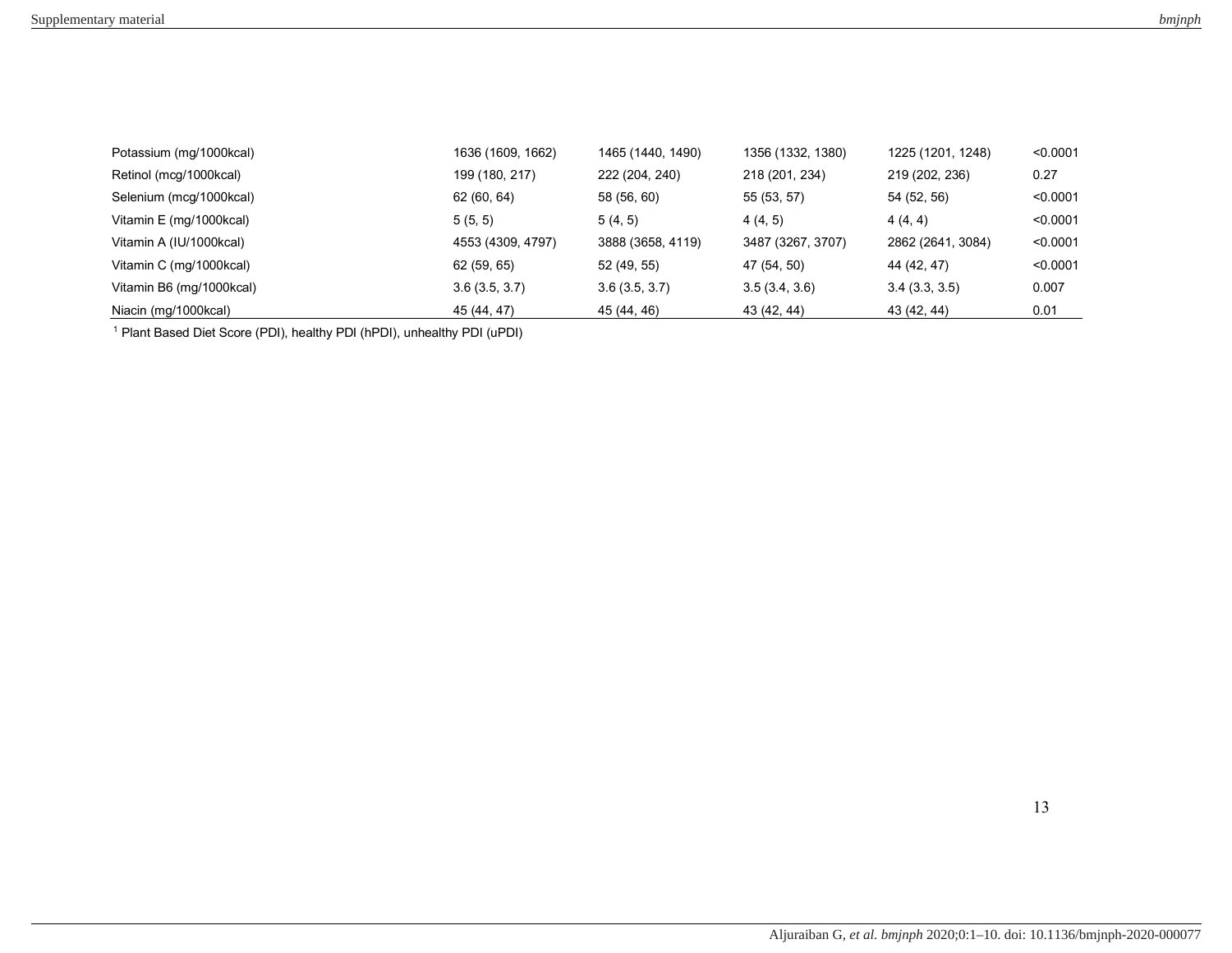|                                                                                              | Quartile 1                            | <b>Quartile 2</b>                                                       | Quartile 3              | Quartile 4              | P trend  |  |
|----------------------------------------------------------------------------------------------|---------------------------------------|-------------------------------------------------------------------------|-------------------------|-------------------------|----------|--|
| <b>Variable</b>                                                                              | <b>HEALTHY PLANT BASED DIET INDEX</b> |                                                                         |                         |                         |          |  |
| N                                                                                            | 479                                   | 497                                                                     | 508                     | 500                     |          |  |
| <b>Median HPDI</b>                                                                           | 20                                    | 25                                                                      | 28                      | 33                      |          |  |
| PDI                                                                                          | 21.7 (21.4, 22.1)                     | 24.5 (24.2, 24.8)                                                       | 26.6 (26.3, 26.9)       | 28.8 (28.5, 29.2)       | < 0.0001 |  |
| <b>UPDI</b>                                                                                  | 29.9 (29.5, 30.3)                     | 27.4 (27.1, 27.7)                                                       | 25.7 (25.4, 26.1)       | 23.2 (22.8, 23.6)       | < 0.0001 |  |
| Men (%)                                                                                      | 53                                    | 50.7                                                                    | 54.53                   | 41.2                    |          |  |
| Current smokers (%)                                                                          | 37.58                                 | 37.83                                                                   | 32.28                   | 23.8                    |          |  |
| Taking dietary supplements (%)                                                               | 4.18                                  | 12.47                                                                   | 19.09                   | 24.8                    |          |  |
| History of cardiovascular disease or diabetes mellitus (%)                                   | 5.22                                  | 9.46                                                                    | 12.2                    | 11.2                    |          |  |
| Use of antihypertensive, cardiovascular disease or diabetes<br>medication (%)                | 6                                     | 8                                                                       | 8                       | 9                       |          |  |
| Family history of hypertension (%)                                                           | 31.94                                 | 40.64                                                                   | 45.47                   | 48                      |          |  |
| Adhering to special diet (%)                                                                 | 4.8                                   | 5.63                                                                    | 4.72                    | 9.2                     |          |  |
| Adhering to vegetarian dietary pattern (%)                                                   | 0.2                                   | 0.8                                                                     | 1.0                     | 0.6                     |          |  |
| Age (y)                                                                                      | 48.4 (47.8, 49.1)                     | 48.1 (47.6, 48.6)                                                       | 49.2 (48.7, 49.7)       | 51.0 (50.4, 51.6)       | < 0.0001 |  |
| Education (y)                                                                                | 8.7(8.4, 8.9)                         | 9.1(8.9, 9.3)                                                           | 9.3(9.1, 9.5)           | 9.6(9.3, 9.8)           | 0.002    |  |
| Engagement in moderate and heavy physical activity during<br>work and leisure time (hours/d) | 3.8(3.4, 4.2)                         | 4.0(3.7, 4.3)                                                           | 4.3(4.0, 4.6)           | 4.1(3.8, 4.5)           | 0.41     |  |
| SBP (mm Hg)                                                                                  |                                       | 120.80 (119.50, 121.10) 119.76 (118.33, 121.18) 118.93 (117.56, 120.30) |                         | 118.61 (117.30, 119.92) |          |  |
| DBP (mm Hg)                                                                                  | 73.37 (72.51, 74.22)                  | 73.97 (73.03, 74.91)                                                    | 73.73 (72.82, 74.63)    | 73.04 (72.18, 73.91)    | 0.50     |  |
| BMI ( $kg/m2$ )                                                                              | 23.39 (23.13, 23.66)                  | 23.39 (23.10, 23.68)                                                    | 23.36 (23.07, 23.64)    | 23.09 (22.83, 23.36)    | 0.39     |  |
| Total energy intake (kcal/d)                                                                 | 2058 (2021, 2095)                     | 2034 (1994, 2074)                                                       | 2064 (2026, 2103)       | 2008 (1971, 2045)       | 0.14     |  |
| Urinary sodium (mmol/24, hour)                                                               | 210.40 (204.75, 216.05)               | 214.76 (208.57, 220.95)                                                 | 215.79 (209.84, 221.74) | 204.31 (198.63, 209.99) | 0.03     |  |
| Urinary potassium (mmol/24, hour)                                                            | 41.58 (40.44, 42.72)                  | 43.42 (42.18, 44.67)                                                    | 45.99 (44.80, 47.19)    | 46.44 (45.30, 47.59)    | < 0.0001 |  |
| Components of the Plant Based Scores (g/1000 kcal)                                           |                                       |                                                                         |                         |                         |          |  |

**Table S4. Characteristics of East Asian participants by hPDI and uPDI, adjusted for age, gender and sample, n=1,984<sup>1</sup>**

**Healthy**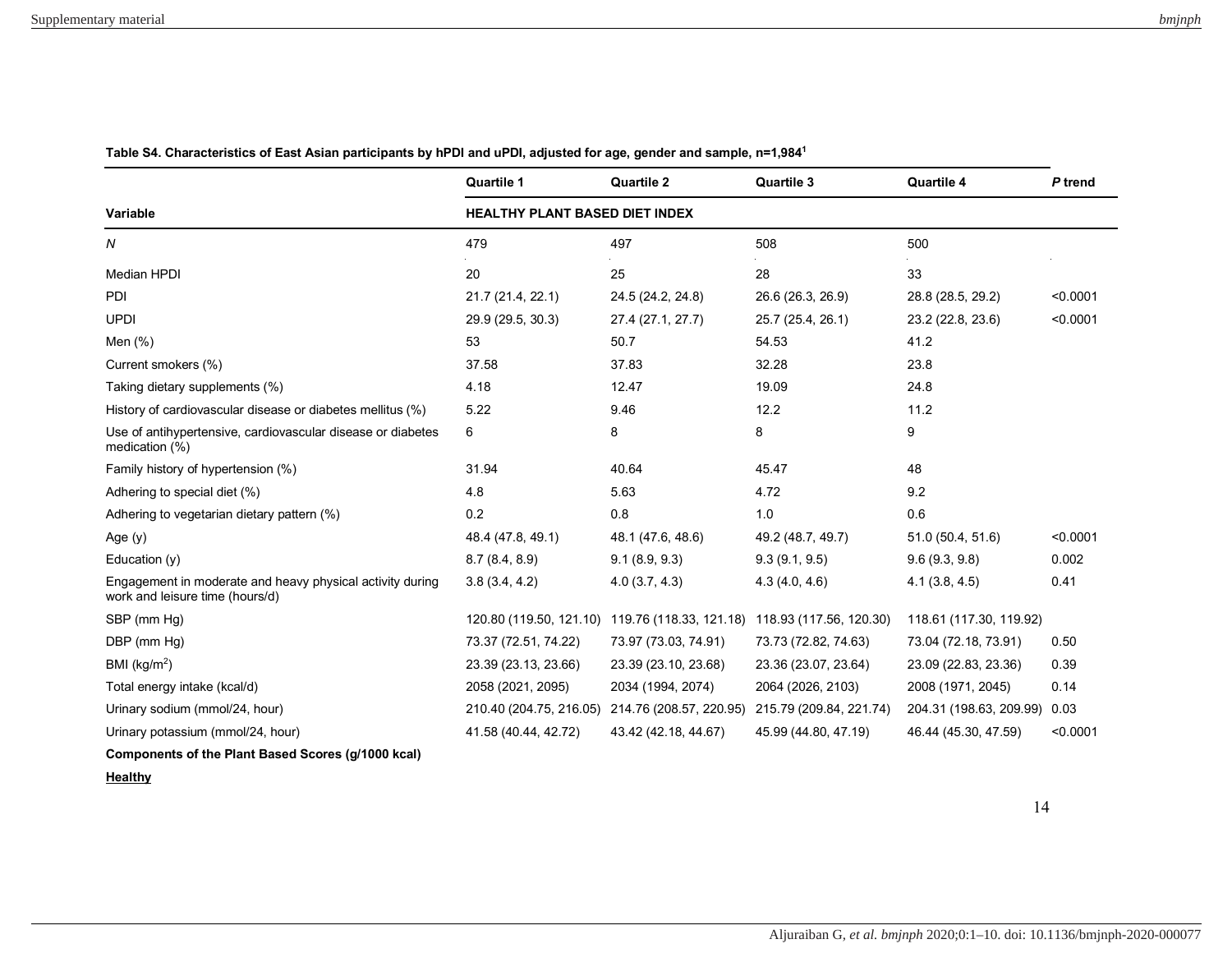| Whole grains                     | 0(0, 1)        | 1(0, 1)        | 1(0, 1)        | 1(1, 1)        | 0.02     |
|----------------------------------|----------------|----------------|----------------|----------------|----------|
| Fruit                            | 22 (15, 29)    | 53 (48, 58)    | 73 (68, 79)    | 96 (90, 102)   | < 0.0001 |
| Vegetables (excluding potatoes)  | 129 (120, 138) | 166 (159, 172) | 200 (193, 207) | 244 (236, 251) | < 0.0001 |
| <b>Nuts</b>                      | 1(1, 2)        | 2(1, 2)        | 2(2, 3)        | 3(3, 4)        | < 0.0001 |
| Legumes                          | 51 (45, 57)    | 62 (58, 66)    | 72 (68, 76)    | 88 (83, 92)    | < 0.0001 |
| Vegetable oils                   | 5(5, 6)        | 6(6, 6)        | 7(6, 7)        | 8(8, 8)        | < 0.0001 |
| Tea and coffee                   | 143 (128, 159) | 144 (132, 156) | 156 (144, 169) | 234 (220, 248) | < 0.0001 |
| Less healthy                     |                |                |                |                |          |
| Fruit juices                     | 6(5, 7)        | 2(1, 3)        | 1(0, 2)        | 2(1, 3)        | < 0.0001 |
| Refined grains                   | 444 (431, 457) | 364 (354, 373) | 344 (334, 354) | 317 (305, 328) | < 0.0001 |
| Potatoes                         | 15 (14, 17)    | 16 (14, 17)    | 17 (16, 19)    | 15 (13, 16)    | 0.12     |
| Sugar sweetened beverages        | 16 (12, 19)    | 13 (11, 16)    | 6(6, 11)       | 2(2, 6)        | < 0.0001 |
| Sweets and desserts              | 25 (23, 27)    | 22 (19, 24)    | 25 (23, 28)    | 20 (18, 22)    | 0.04     |
| <b>Animal Food Groups</b>        |                |                |                |                |          |
| Animal fat                       | 2(2, 2)        | 2(1, 2)        | 2(1, 2)        | 1(1, 1)        | < 0.0001 |
| Dairy                            | 33 (27, 38)    | 30 (26, 35)    | 35 (31, 40)    | 54 (49, 59)    | < 0.0001 |
| Egg                              | 16 (14, 17)    | 18 (17, 19)    | 14 (13, 16)    | 11(10, 12)     | < 0.0001 |
| Fish and seafood                 | 25 (23, 27)    | 27 (25, 29)    | 31 (29, 33)    | 38 (36, 41)    | < 0.0001 |
| Meat                             | 31 (29, 33)    | 26 (24, 28)    | 22 (21, 24)    | 19 (17, 21)    | < 0.0001 |
| Miscellaneous animal based foods | 50 (46, 54)    | 49 (46, 52)    | 44 (40, 47)    | 39 (36, 44)    | 0.01     |
| Nutrients (%)                    |                |                |                |                |          |
| Total protein                    | 14 (13, 14)    | 14 (14, 15)    | 14 (14, 15)    | 15 (14, 15)    | < 0.0001 |
| Vegetable protein                | 8(7, 8)        | 8(8, 8)        | 8(8, 8)        | 9(8, 9)        | < 0.0001 |
| Animal protein                   | 6(5, 6)        | 5(5, 6)        | 6(6, 7)        | 6(6, 7)        | 0.001    |
| Total carbohydrates              | 61 (61, 62)    | 59 (58, 60)    | 58 (57, 59)    | 56 (56, 57)    | < 0.0001 |
| Dietary fiber (g/1000 kcal)      | 8(9, 10)       | 10(10, 11)     | 11(11, 11)     | 12(11, 12)     | < 0.0001 |
| Dietary starch                   | 49 (48, 50)    | 45 (44, 46)    | 43 (43, 44)    | 40 (39, 41)    | < 0.0001 |
| <b>Total fat</b>                 | 21 (20, 21)    | 23 (22, 24)    | 23 (23, 24)    | 24 (23, 24)    | < 0.0001 |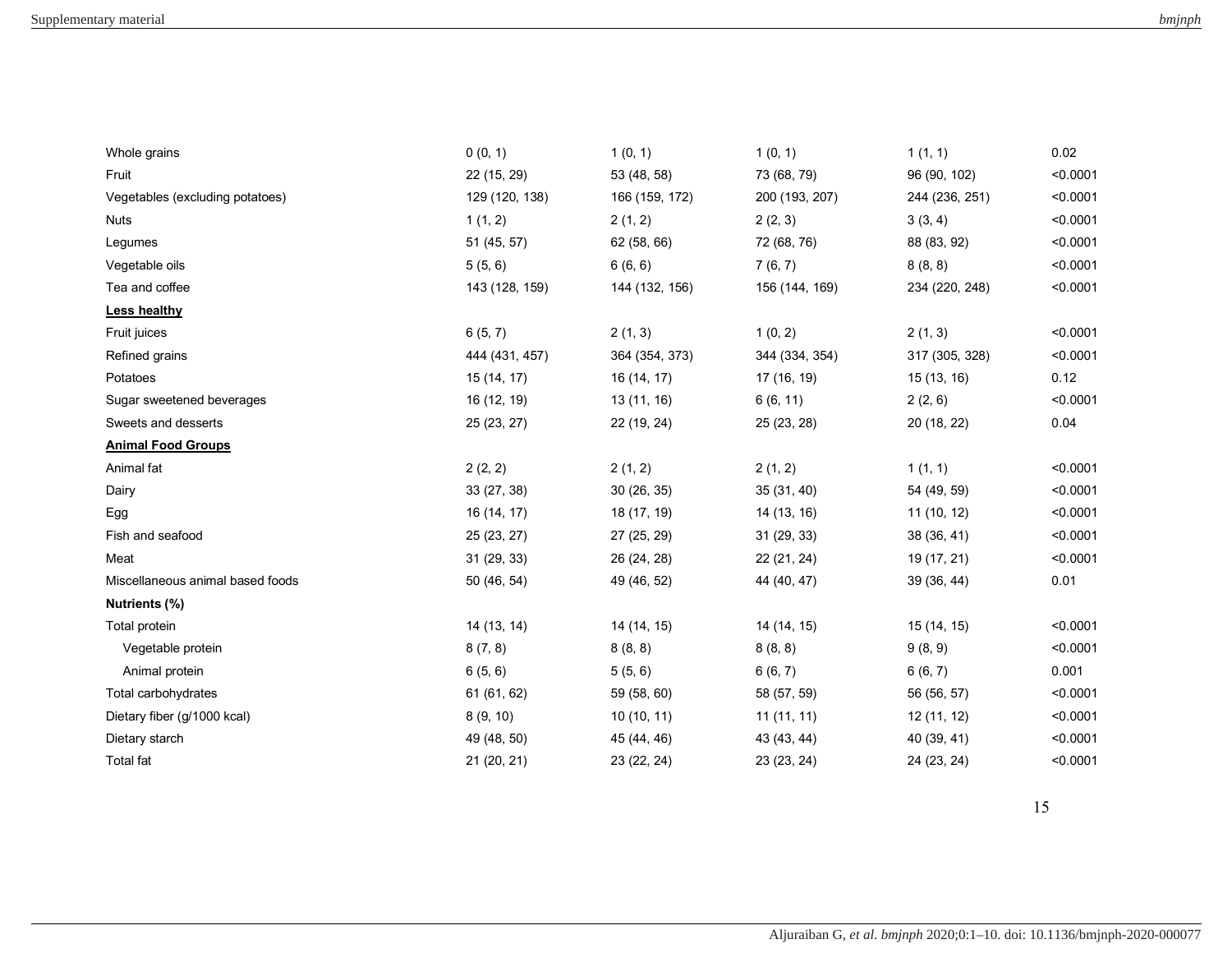| Dietary vitamin A (IU/1000kcal)<br>Dietary vitamin C (mg/1000kcal)<br>Dietary vitamin B6 (mg/1000kcal)<br>Dietary niacin (mg/1000kcal) | 171 (142, 200)<br>52 (49, 55)<br>3.8(3.6, 4.0)<br>2260 (2044, 2477)<br>40 (37, 44)<br>2.4(2.3, 2.5)<br>29 (28, 30) | 53 (51, 55)<br>5.0(4.9, 5.1)<br>2625 (2463, 2787)<br>52 (49, 55)<br>2.7(2.6, 2.7)<br>29 (28, 30) | 55 (53, 57)<br>5.6(5.4, 5.7)<br>2756 (2585, 2926)<br>57 (54, 60)<br>2.9(2.8, 3.0)<br>30(29, 31) | 60(34, 85)<br>63 (60, 65)<br>5.9(5.8, 6.1)<br>3313 (3121, 3505)<br>68 (65, 72)<br>3.1(3.0, 3.2)<br>31(31, 32) | < 0.0001<br>< 0.0001<br>< 0.0001<br>< 0.0001<br>< 0.0001<br>0.002 |
|----------------------------------------------------------------------------------------------------------------------------------------|--------------------------------------------------------------------------------------------------------------------|--------------------------------------------------------------------------------------------------|-------------------------------------------------------------------------------------------------|---------------------------------------------------------------------------------------------------------------|-------------------------------------------------------------------|
|                                                                                                                                        |                                                                                                                    |                                                                                                  |                                                                                                 |                                                                                                               |                                                                   |
|                                                                                                                                        |                                                                                                                    |                                                                                                  |                                                                                                 |                                                                                                               |                                                                   |
|                                                                                                                                        |                                                                                                                    |                                                                                                  |                                                                                                 |                                                                                                               |                                                                   |
|                                                                                                                                        |                                                                                                                    |                                                                                                  |                                                                                                 |                                                                                                               |                                                                   |
| Dietary vitamin E (mg/1000kcal)                                                                                                        |                                                                                                                    |                                                                                                  |                                                                                                 |                                                                                                               |                                                                   |
| Dietary selenium (mcg/1000kcal)                                                                                                        |                                                                                                                    |                                                                                                  |                                                                                                 |                                                                                                               |                                                                   |
| Dietary retinol (mcg/1000kcal)                                                                                                         |                                                                                                                    | 160 (138, 181)                                                                                   | 100 (77, 123)                                                                                   |                                                                                                               | < 0.0001                                                          |
| Dietary potassium (mg/1000kcal)                                                                                                        | 1020 (992, 1047)                                                                                                   | 1107 (1087, 1128)                                                                                | 1216 (1194, 1237)                                                                               | 1428 (1403, 1452)                                                                                             | < 0.0001                                                          |
| Dietary phosphorus (mg/1000kcal)                                                                                                       | 479 (469, 489)                                                                                                     | 492 (484, 500)                                                                                   | 509 (501, 517)                                                                                  | 556 (547, 565)                                                                                                | < 0.0001                                                          |
| Dietary magnesium (mg/1000kcal)                                                                                                        | 130 (127, 133)                                                                                                     | 135 (133, 137)                                                                                   | 144 (142, 147)                                                                                  | 159 (157, 162)                                                                                                | < 0.0001                                                          |
| Dietary iron (mg/1000kcal)                                                                                                             | 5.8(5.6, 5.9)                                                                                                      | 6.2(6.1, 6.4)                                                                                    | 6.5(6.4, 6.6)                                                                                   | 7.0(6.8, 7.1)                                                                                                 | < 0.0001                                                          |
| Dietary calcium (mg/1000kcal)                                                                                                          | 188 (177, 198)                                                                                                     | 217 (210, 224)                                                                                   | 242 (235, 250)                                                                                  | 307 (298, 315)                                                                                                | < 0.0001                                                          |
| Dietary beta-carotene (mcg/1000kcal)                                                                                                   | 1014 (896, 1132)                                                                                                   | 1255 (1167, 1343)                                                                                | 1452 (1359, 1544)                                                                               | 1868 (1763, 1972)                                                                                             | < 0.0001                                                          |
| Alcohol intake (g/d)                                                                                                                   | 13 (11, 14)                                                                                                        | 13 (12, 15)                                                                                      | 13(12, 15)                                                                                      | 15 (13, 16)                                                                                                   | 0.28                                                              |
| Dietary cholesterol (mg/1000kcal)                                                                                                      | 157 (148, 167)                                                                                                     | 162 (155, 169)                                                                                   | 145 (137, 152)                                                                                  | 138 (129, 146)                                                                                                | 0.0003                                                            |
| Trans-fatty acids                                                                                                                      | 0.3(0.3, 0.4)                                                                                                      | 0.4(0.3, 0.4)                                                                                    | 0.3(0.3, 0.4)                                                                                   | 0.3(0.3, 0.3)                                                                                                 | < 0.0001                                                          |
| Monounsaturated fatty acids                                                                                                            | 8(7, 8)                                                                                                            | 8(8, 9)                                                                                          | 9(8, 9)                                                                                         | 9(8, 9)                                                                                                       | < 0.0001                                                          |
| Polyunsaturated fatty acids                                                                                                            | 4(5, 6)                                                                                                            | 6(5, 6)                                                                                          | 7(6, 7)                                                                                         | 7(6, 7)                                                                                                       | < 0.0001                                                          |
| Saturated fatty acids                                                                                                                  | 6(5, 6)                                                                                                            | 6(6, 6)                                                                                          | 6(6, 6)                                                                                         | 6(5, 6)                                                                                                       | 0.49                                                              |

| UNHEALTHY PLANT BASED DIET INDEX |  |  |  |
|----------------------------------|--|--|--|
|----------------------------------|--|--|--|

| N                                                          | 536               | 418               | 582               | 448                           |  |
|------------------------------------------------------------|-------------------|-------------------|-------------------|-------------------------------|--|
| Median UPDI                                                | 20                | 25                | 29                | 33                            |  |
| <b>PDI</b>                                                 | 26.0 (25.6, 26.4) | 25.2 (24.8, 25.5) | 25.4 (25.1, 25.7) | 0.02<br>25.2 (24.8, 25.8)     |  |
| <b>HPDI</b>                                                | 29.6 (29.2, 29.9) | 27.2 (26.9, 27.5) | 25.9 (25.6, 26.2) | < 0.0001<br>23.5 (23.2, 23.9) |  |
| Men (%)                                                    | 50                | 45.45             | 48.63             | 55.58                         |  |
| Current smokers (%)                                        | 32.09             | 34.21             | 29.04             | 37.28                         |  |
| Taking dietary supplements (%)                             | 4.48              | 12.44             | 21.31             | 22.99                         |  |
| History of cardiovascular disease or diabetes mellitus (%) | 6.53              | 11.24             | 12.37             | 8.04                          |  |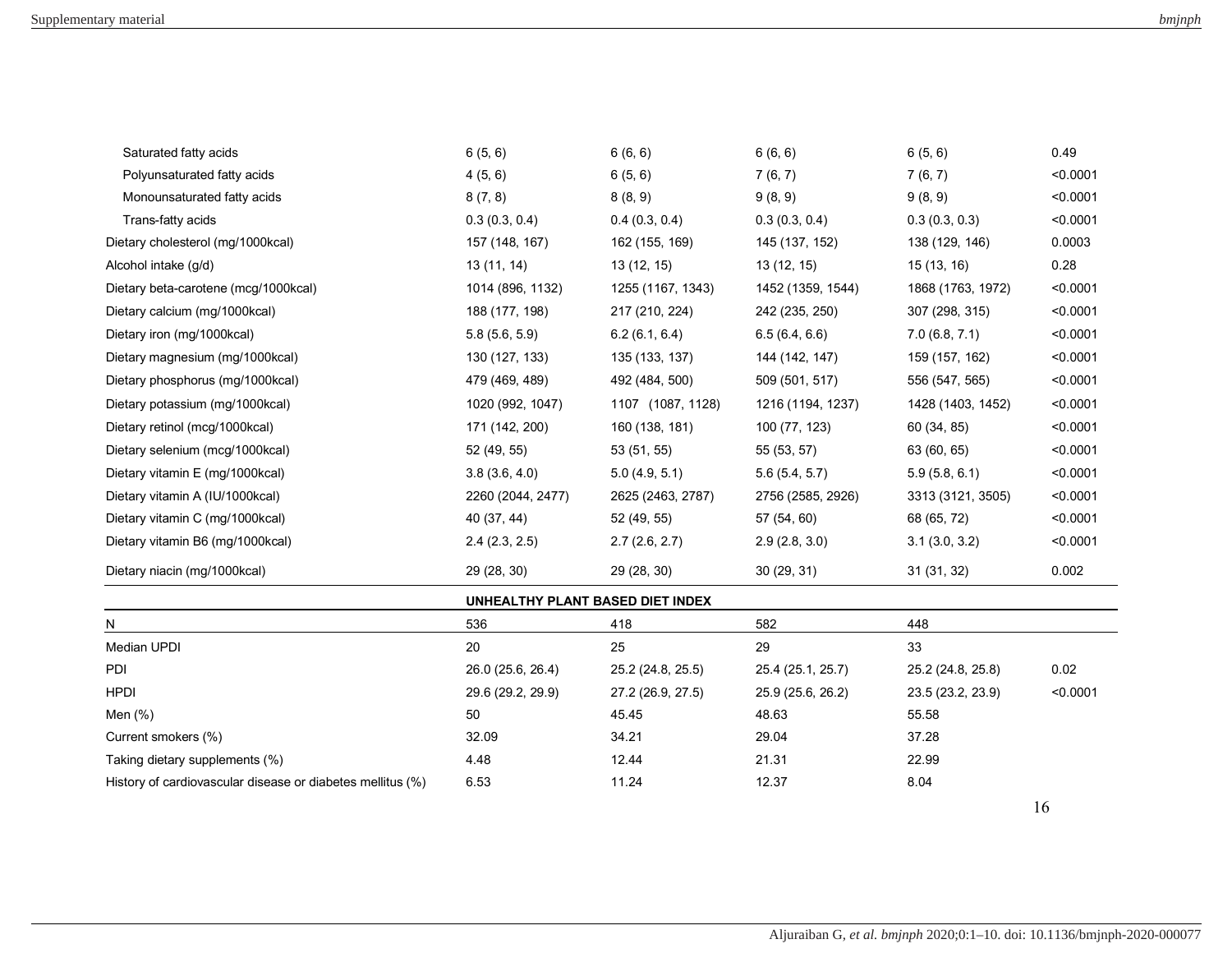| Use of antihypertensive, cardiovascular disease or diabetes<br>medication (%)                | 8                    | 9                                                                       | $\overline{7}$          | $\overline{7}$               |          |
|----------------------------------------------------------------------------------------------|----------------------|-------------------------------------------------------------------------|-------------------------|------------------------------|----------|
| Family history of hypertension (%)                                                           | 35.63                | 41.39                                                                   | 46                      | 43.08                        |          |
| Adhering to special diet (%)                                                                 | 5.41                 | $\overline{7}$                                                          | 5.84                    | 6.47                         |          |
| Adhering to vegetarian dietary pattern (%)                                                   | 0.4                  | 0.5                                                                     | 0.9                     | 0.9                          |          |
| Age $(y)$                                                                                    | 49.3 (48.7, 50.0)    | 49.7 (49.1, 50.2)                                                       | 49.2 (48.7, 49.7)       | 48.6 (47.9, 49.2)            | 0.07     |
| Education $(y)$                                                                              | 9.9(9.6, 10.1)       | 9.1(8.9, 9.4)                                                           | 8.9(8.7, 9.1)           | 8.7(8.4, 8.9)                | < 0.0001 |
| Engagement in moderate and heavy physical activity during<br>work and leisure time (hours/d) | 3.8(3.4, 4.2)        | 4.0(3.6, 4.3)                                                           | 4.1(3.8, 4.4)           | 4.2(3.9, 4.5)                | 0.24     |
| SBP (mm Hg)                                                                                  |                      | 118.38 (117.02, 119.73) 118.88 (117.64, 120.12) 119.54 (118.14, 120.94) |                         | 119.21 (117.83, 120.59) 0.7  |          |
| DBP (mm Hg)                                                                                  | 73.51 (72.62, 74.40) | 73.42 (72.61, 74.24)                                                    | 73.98 (73.06, 74.91)    | 73.11 (72.20, 74.01)         | 0.61     |
| BMI ( $kg/m2$ )                                                                              | 23.40 (23.12, 23.68) | 23.34 (23.09, 23.60)                                                    | 23.06 (22.77, 23.34)    | 23.37 (23.09, 23.66)         | 0.3      |
| Total energy intake (kcal/d)                                                                 | 2027 (1989, 2066)    | 2036 (2001, 2071)                                                       | 2029 (1989, 2068)       | 2090 (2043, 2137)            | 0.03     |
| Urinary sodium (mmol/24, hour)                                                               |                      | 203.82 (197.73, 209.90) 211.15 (205.77, 216.53)                         | 211.72 (205.73, 217.71) | 215.96 (210.07, 221.85) 0.04 |          |
| Urinary potassium (mmol/24, hour)                                                            | 49.42 (47.03, 51.40) | 44.43 (43.35, 45.51)                                                    | 43.47 (42.17, 44.63)    | 39.18 (37.74, 40.62)         | < 0.0001 |
| Components of the Plant Based Scores (g/1000 kcal)                                           |                      |                                                                         |                         |                              |          |
| <b>Healthy</b>                                                                               |                      |                                                                         |                         |                              |          |
| Whole grains                                                                                 | 1(1, 1)              | 1(0, 1)                                                                 | 1(0, 1)                 | 0(0, 1)                      | 0.07     |
| Fruit                                                                                        | 80 (75, 85)          | 69 (65, 74)                                                             | 57 (51, 62)             | 39 (33, 44)                  | < 0.0001 |
| Vegetables (excluding potatoes)                                                              | 214 (206, 223)       | 202 (194, 209)                                                          | 180 (173, 187)          | 140 (131, 148)               | < 0.0001 |
| <b>Nuts</b>                                                                                  | 2(2, 3)              | 2(2, 2)                                                                 | 2(2, 2)                 | 1(1, 2)                      | < 0.0001 |
| Legumes                                                                                      | 95 (90, 100)         | 81 (77, 86)                                                             | 59 (55, 64)             | 34 (29, 39)                  | < 0.0001 |
| Vegetable oils                                                                               | 7(7, 8)              | 7(7, 7)                                                                 | 6(6, 6)                 | 6(5, 6)                      | < 0.0001 |
| Tea and coffee                                                                               | 204 (188, 219)       | 204 (191, 217)                                                          | 166 (154, 178)          | 100 (86, 114)                | < 0.0001 |
| Less healthy                                                                                 |                      |                                                                         |                         |                              |          |
| Fruit juices                                                                                 | 1(0, 1)              | 2(1, 3)                                                                 | 3(2, 4)                 | 6(5, 7)                      | < 0.0001 |
| Refined grains                                                                               | 254 (242, 266)       | 371 (361, 381)                                                          | 421 (411, 430)          | 431 (418, 442)               | < 0.0001 |
| Potatoes                                                                                     | 14 (13, 16)          | 16 (14, 17)                                                             | 15 (14, 17)             | 18 (16, 19)                  | 0.03     |
| Sugar sweetened beverages                                                                    | 7(3, 10)             | 6(3, 9)                                                                 | 8(6, 11)                | 17 (15, 20)                  | < 0.0001 |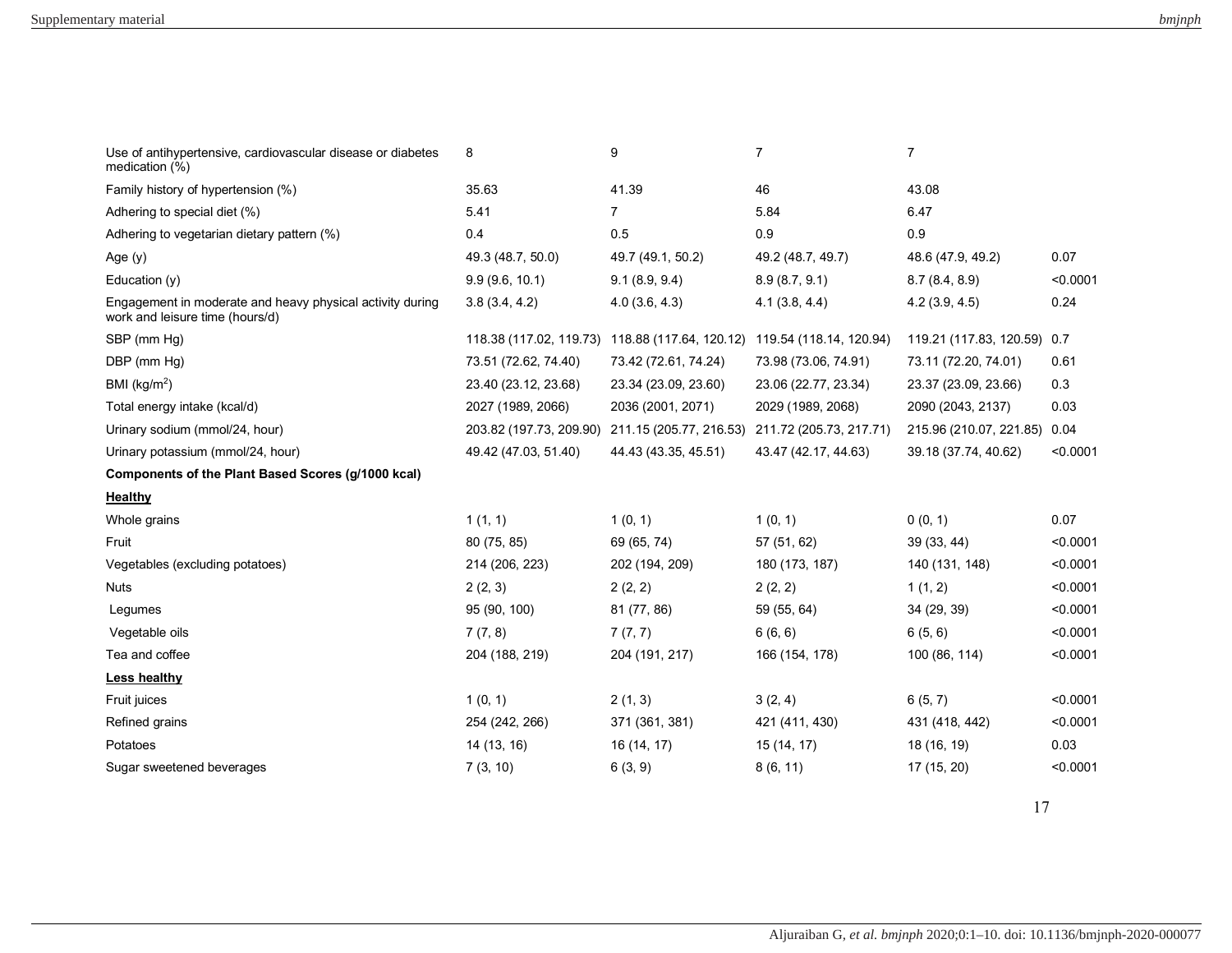| Sweets and desserts                  | 20 (17, 23)       | 22 (20, 24)       | 24 (21, 26)       | 28 (26, 30)      | < 0.0001 |
|--------------------------------------|-------------------|-------------------|-------------------|------------------|----------|
| <b>Animal Food Groups</b>            |                   |                   |                   |                  |          |
| Animal fat                           | 2(2, 2)           | 2(1, 2)           | 2(1, 2)           | 1(1, 1)          | < 0.01   |
| Dairy                                | 44 (38, 49)       | 41 (37, 44)       | 36(32, 40)        | 27 (23, 31)      | < 0.0001 |
| Egg                                  | 22 (20, 23)       | 16 (15, 18)       | 12 (11, 13)       | 8(7, 9)          | < 0.0001 |
| Fish and seafood                     | 34 (31, 36)       | 31 (29, 32)       | 30(28, 32)        | 27 (25, 29)      | 0.01     |
| Meat                                 | 36 (34, 38)       | 25 (23, 27)       | 20 (19, 22)       | 16 (14, 18)      | < 0.0001 |
| Miscellaneous animal based foods     | 23 (20, 27)       | 40 (37, 44)       | 53 (50, 57)       | 63 (58, 67)      | < 0.0001 |
| Nutrients (%)                        |                   |                   |                   |                  |          |
| Total protein                        | 16 (16, 16)       | 15 (14, 15)       | 14 (14, 14)       | 13 (13, 14)      | < 0.0001 |
| Vegetable protein                    | 8(7, 8)           | 8(8, 8)           | 8(8, 8)           | 9(8, 9)          | < 0.0001 |
| Animal protein                       | 4(4, 5)           | 5(5, 6)           | 6(6, 7)           | 7(6, 7)          | < 0.0001 |
| Total carbohydrates                  | 53 (52, 54)       | 58 (58, 59)       | 61 (60, 62)       | 64 (63, 65)      | < 0.0001 |
| Dietary fiber (g/1000 kcal)          | 11(11, 11)        | 11(10, 11)        | 10(10, 10)        | 10(10, 11)       | < 0.0001 |
| Dietary starch                       | 36 (35, 37)       | 44 (43, 45)       | 47 (47, 48)       | 50 (49, 51)      | < 0.0001 |
| Total fat                            | 27 (26, 28)       | 23 (22, 24)       | 21 (20, 21)       | 19 (19, 20)      | < 0.0001 |
| Saturated fatty acids                | 7(6, 7)           | 6(6, 6)           | 6(6, 6)           | 5(5, 5)          | < 0.0001 |
| Polyunsaturated fatty acids          | 7(6, 7)           | 7(6, 7)           | 6(6, 6)           | 5(5, 6)          | < 0.0001 |
| Monounsaturated fatty acids          | 11(9, 10)         | 9(9, 10)          | 8(8, 8)           | 7(7, 8)          | < 0.0001 |
| Trans-fatty acids                    | 0.4(0.3, 0.4)     | 0.3(0.3, 0.3)     | 0.3(0.2, 0.3)     | 0.4(0.3, 0.4)    | 0.0006   |
| Dietary cholesterol (mg/1000kcal)    | 202 (193, 211)    | 157 (149, 164)    | 130 (123, 137)    | 107 (100, 116)   | < 0.0001 |
| Alcohol intake (g/d)                 | 13 (12, 15)       | 14 (13, 16)       | 13(12, 15)        | 13(11, 14)       | 0.61     |
| Dietary beta-carotene (mcg/1000kcal) | 1644 (1527, 1762) | 1486 (1391, 1582) | 1388 (1297, 1479) | 1031 (923, 1139) | < 0.0001 |
| Dietary calcium (mg/1000kcal)        | 284 (274, 294)    | 248 (240, 256)    | 230 (223, 238)    | 184 (175, 193)   | < 0.0001 |
| Dietary iron (mg/1000kcal)           | 7(7, 8)           | 6(6,5)            | 6(6, 6)           | 5(5, 6)          | < 0.0001 |
| Dietary magnesium (mg/1000kcal)      | 148 (145, 151)    | 146 (143, 148)    | 145 (142, 147)    | 130 (127, 133)   | < 0.0001 |
| Dietary phosphorus (mg/1000kcal)     | 546 (536, 555)    | 524 (516, 531)    | 504 (497, 512)    | 456 (447, 465)   | < 0.0001 |
| Dietary potassium (mg/1000kcal)      | 1347 (1319, 1375) | 1249 (1226, 1271) | 1165 (1143, 1187) | 990 (965, 1016)  | < 0.0001 |